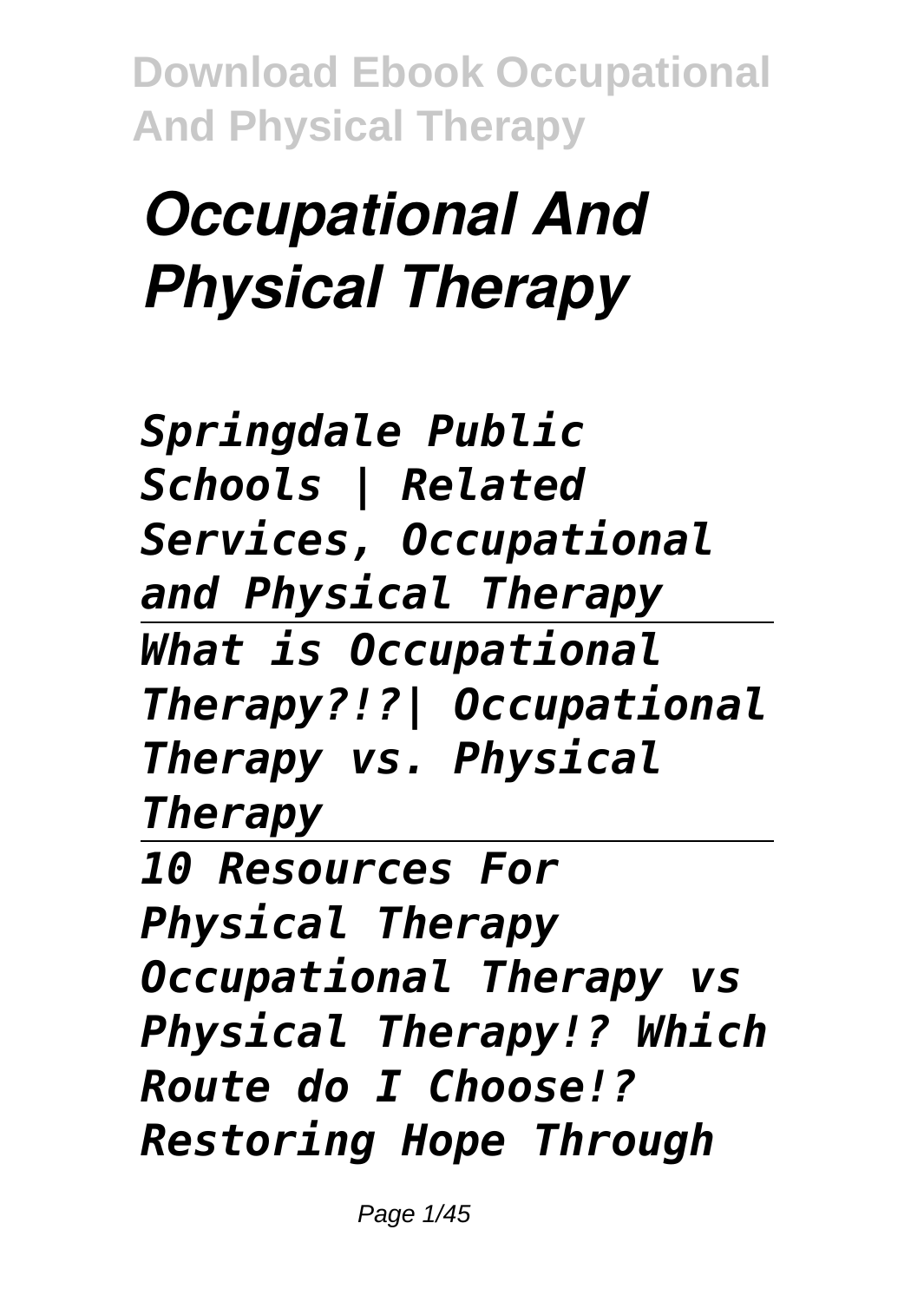*Occupational and Physical Therapy Physiotherapy Textbooks - What you need to know.... Occupational Therapy vs. Physical Therapy: What's the Difference? Books for Physical Therapy School: The One Book You MUST Have! School-Based Occupational and Physical Therapy: Practical Home Activities Occupational Therapy and Neuroplasticity After Brain Injury | Dr. Shawn Phipps |* Page 2/45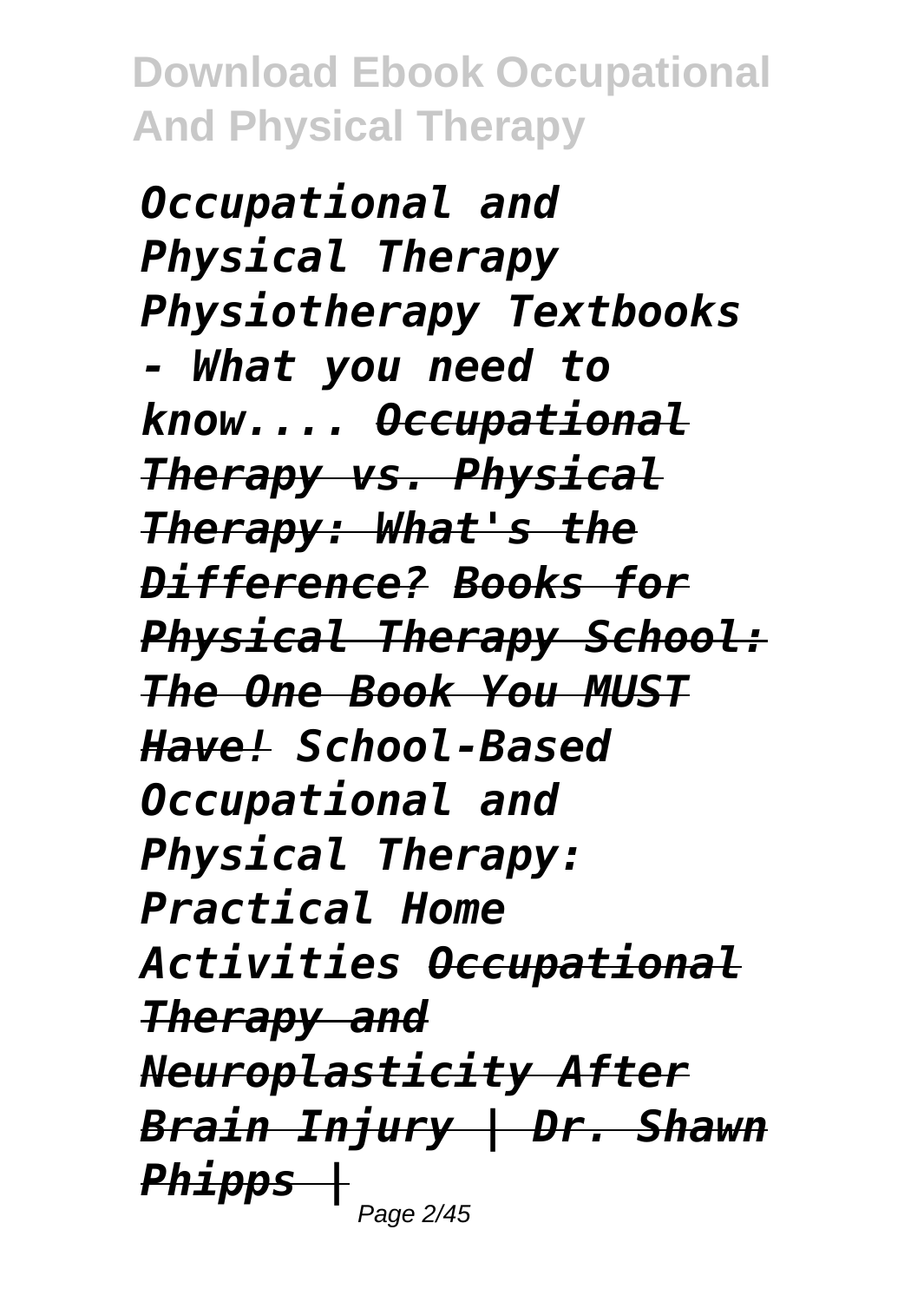*TEDxAlmansorPark Truth About Physical Therapy Differences and Similarities Between Occupational and Physical Therapy | Pediatric Therapy Tv Occupational Therapy For Severe Autism Wish I knew this BEFORE Physical Therapy School Is Studying Physiotherapy Hard? NEW PAYMENT MODEL : HOME HEALTH THERAPY Role of a Physical Therapist Assistant (PTA)Occupational Therapy Q\u0026A- How* Page 3/45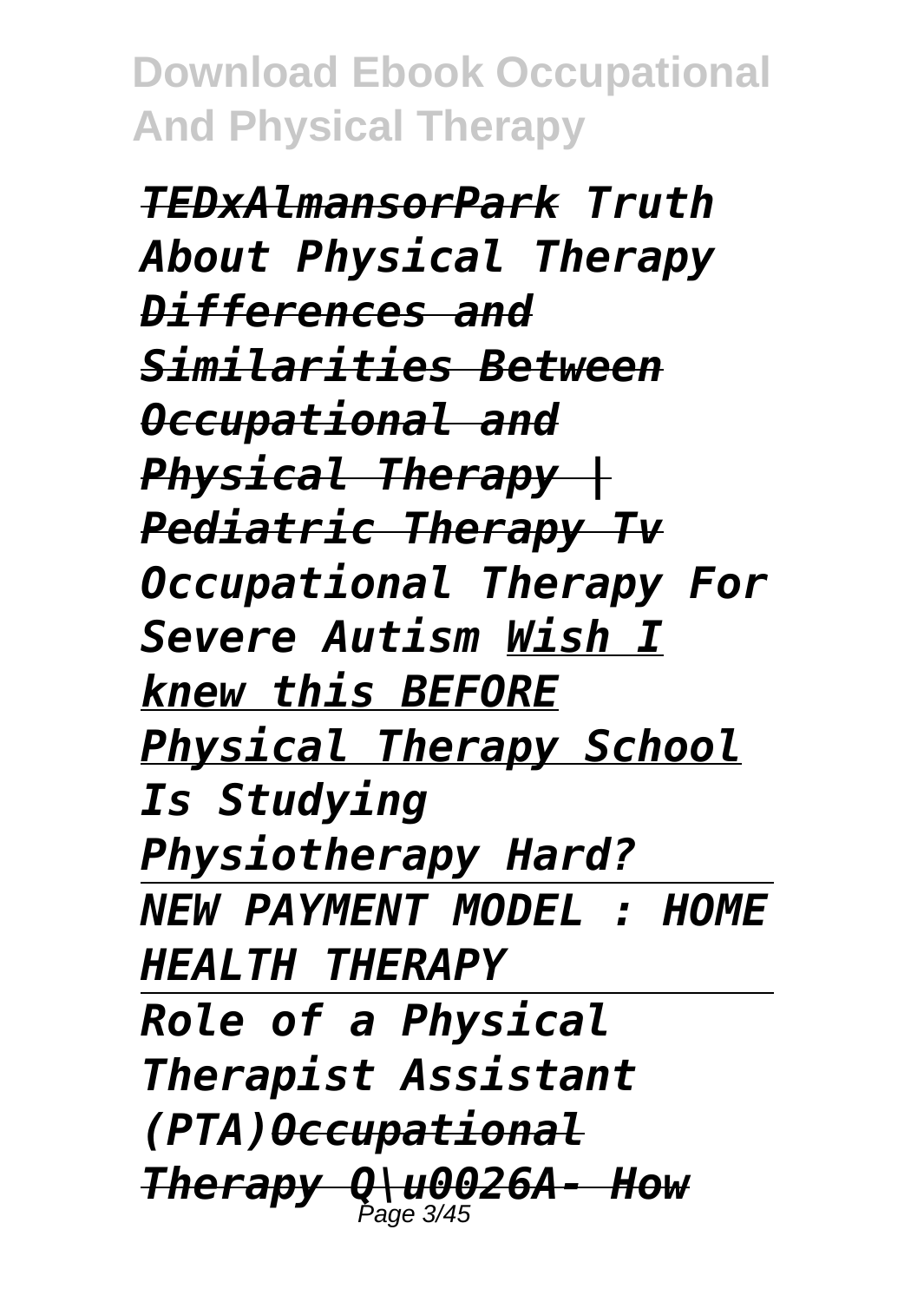*Much do OTs Make? Best Majors for Physical Therapy School Should You Become A Physical Therapist? Personality Fit? Salary? Jobs Available? 5 TIPS AND ADVICE!!! IF YOU ARE INTERESTED IN OCCUPATIONAL THERAPY!! Occupational Therapy verses Physical Therapy Physical Therapy and Occupational Therapy What is the difference between physical and occupational therapy? Occupational vs Physical Therapy10 Tips to PASS* Page 4/45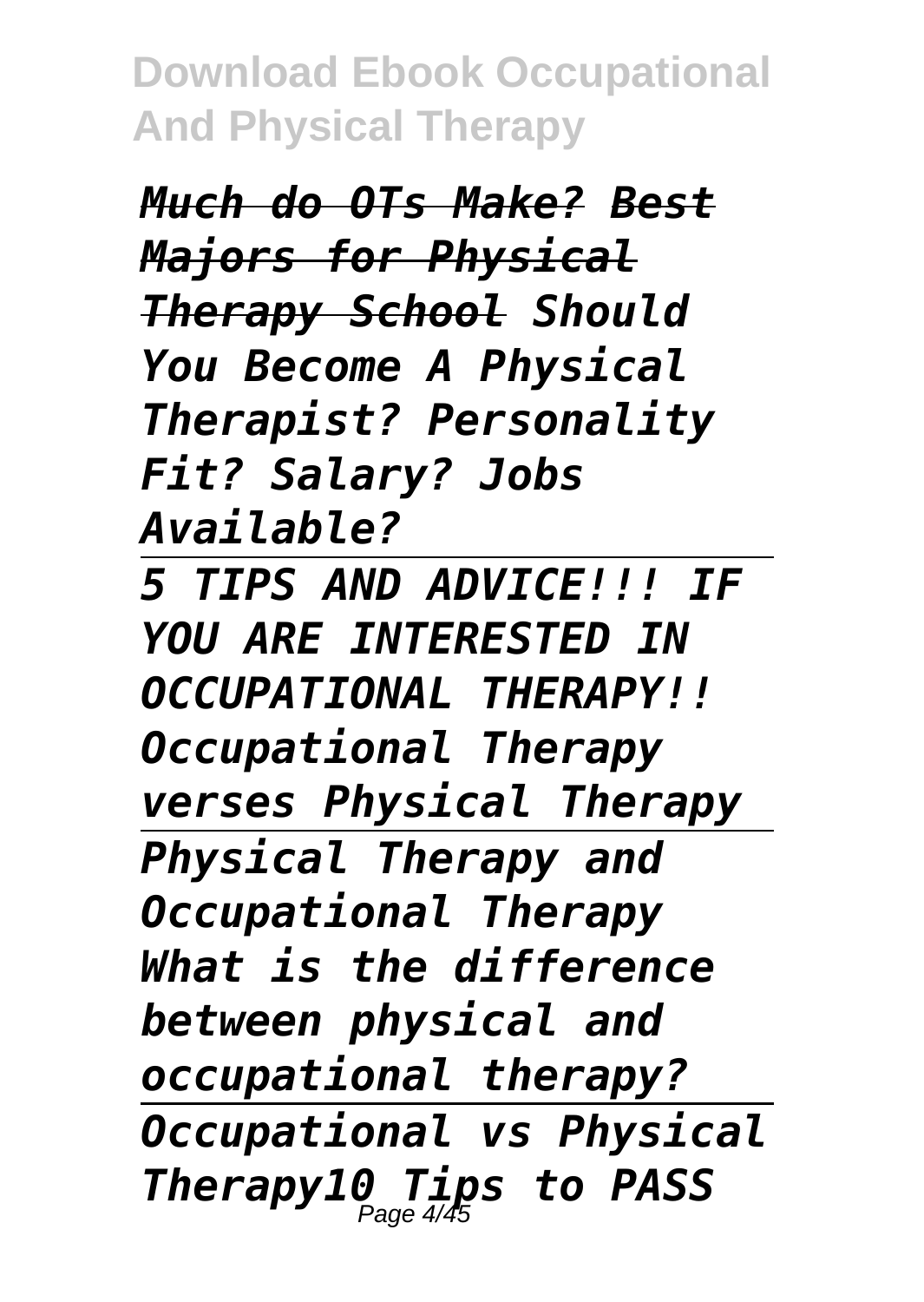*the Physical Therapy Boards the FIRST TIME Best Books for Physiotherapy Students, Physical Therapy Books, Physiotherapist Must Read Books How to build a THERAPY BUSINESS :OT/PT/SLP THIS IS A MUST READ ! Discover Occupational Therapy | Cincinnati Children's Occupational And Physical Therapy The main difference between occupational therapy and physical therapy is that OT focuses on improving a* Page 5/45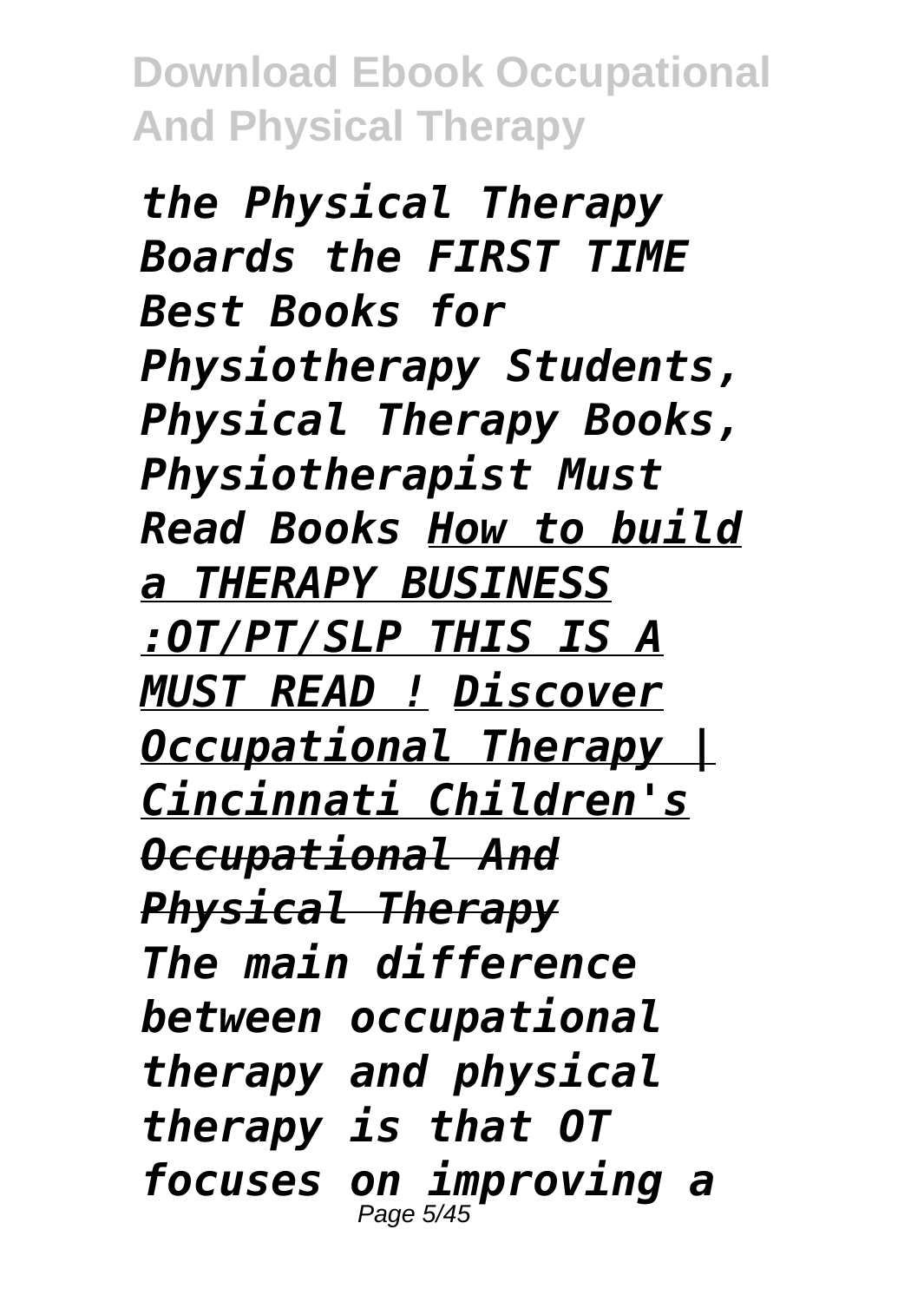*client's ability to perform activities of daily living (ADL) and PT focuses on improving a client's ability to perform movement of the human body. Occupational Therapist. An occupational therapist treats the whole person. Whether they're recovering from injuries or have developmental or cognitive disabilities affecting their motor skills, emotions or behavior, OTs are helping people ...*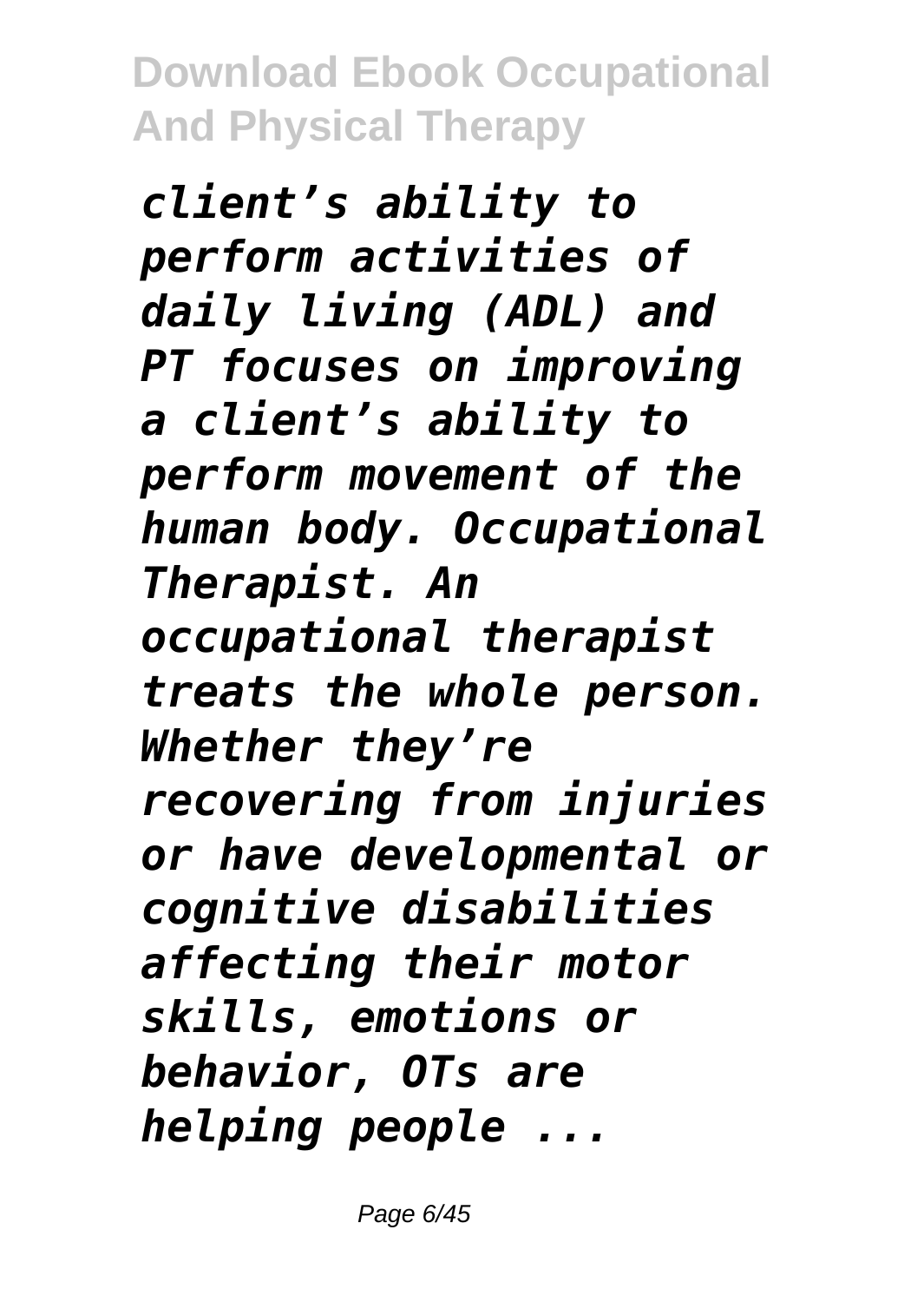*Occupational Therapy and Physical Therapy: What's the ...*

*Some people believe, wrongfully, that occupational therapy is just physical therapy that is related to your job and going back to work after an injury or surgery. Though the confusion is understandable, this 'type' of rehabilitation is technically worker's compensation or work conditioning/hardening, both of which PTs and OTs can perform.* Page 7/45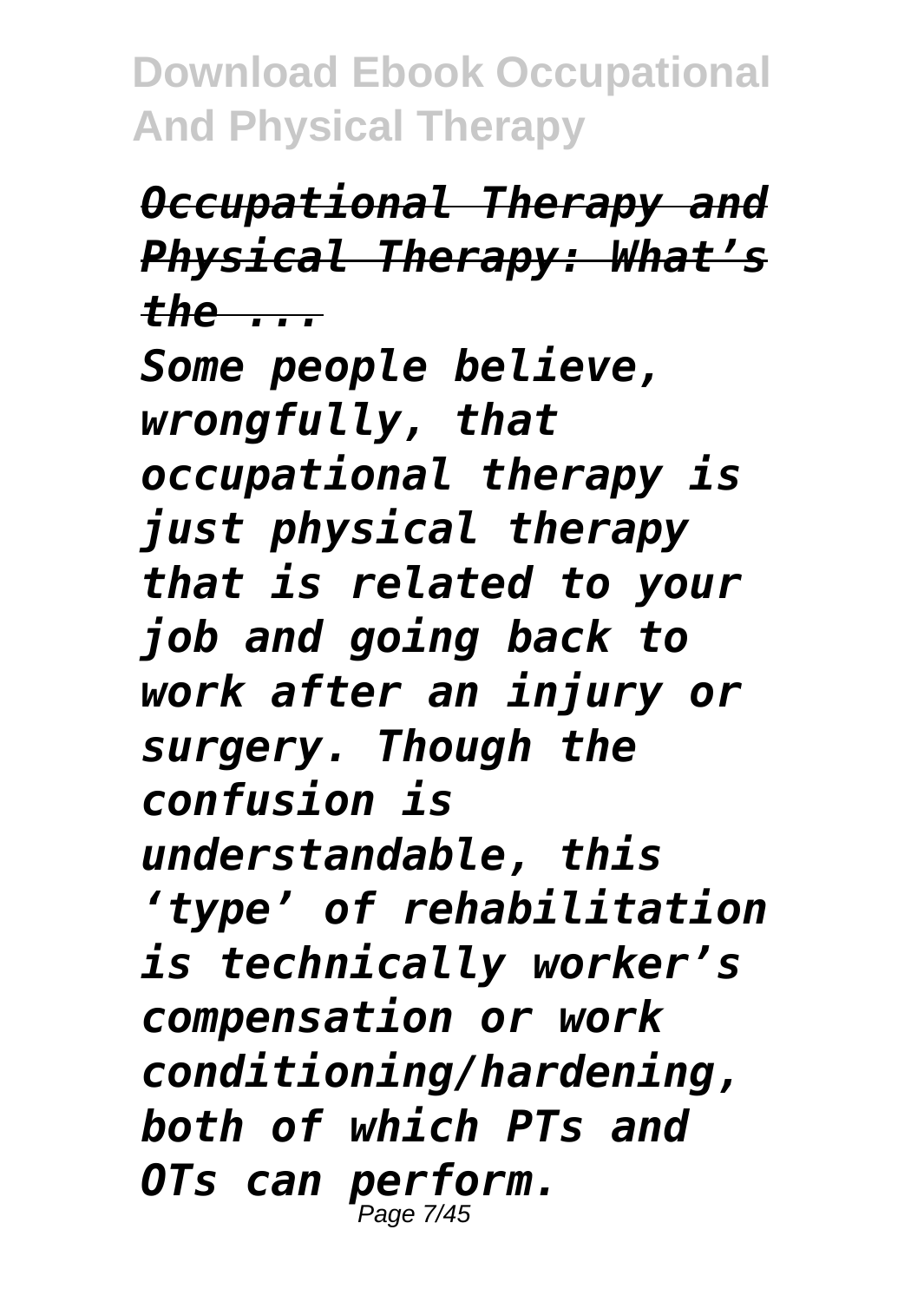*Occupational Therapy Vs Physical Therapy | Difference ... The primary difference between physical therapy and occupational therapy is the different targets that each has for the patient. Physical therapy focuses on helping the patient move their body as a whole. Occupational therapy, on the other hand, focuses on the patient's ability to perform activities of daily living (ADL).*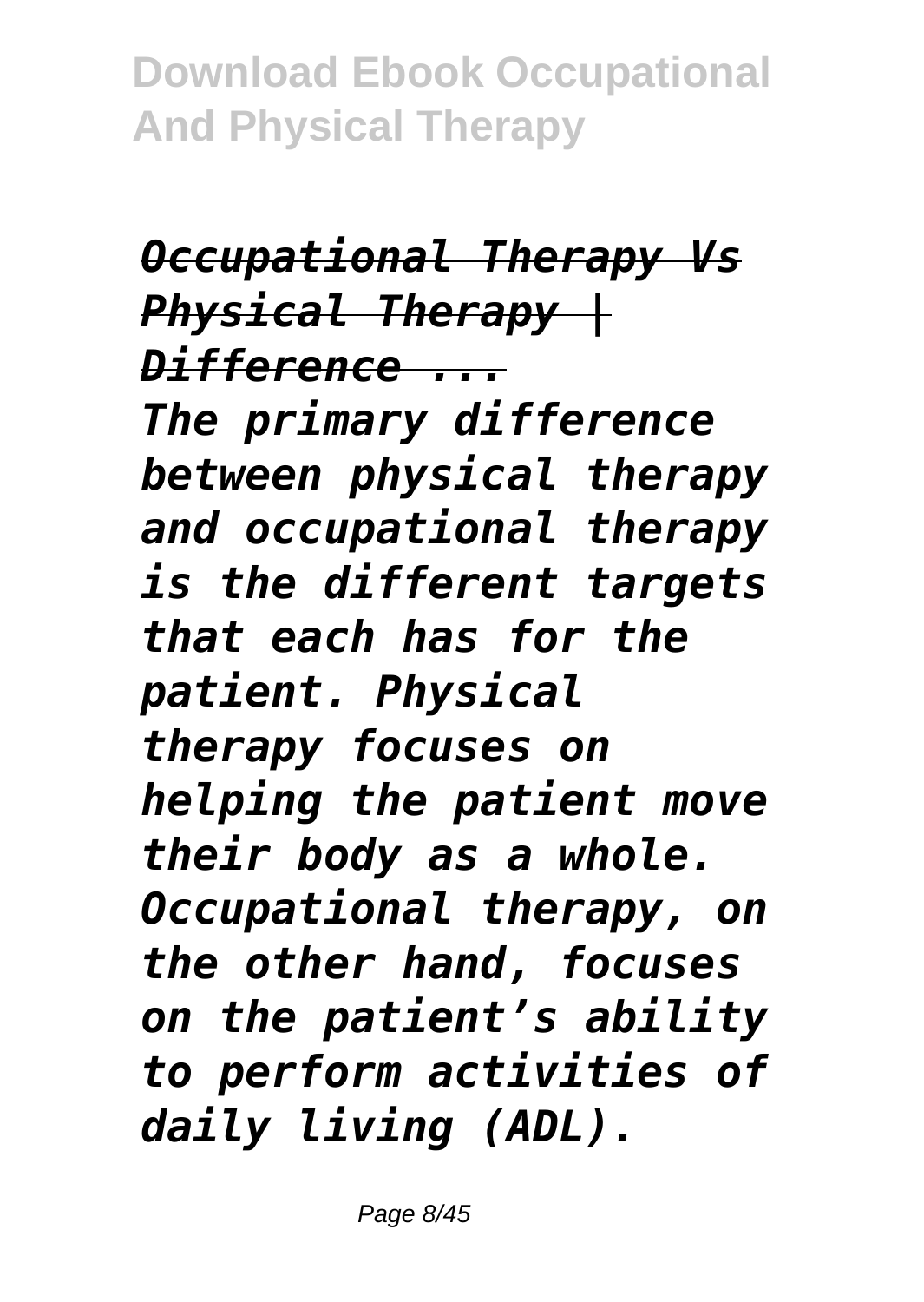*Physical Therapy vs. Occupational Therapy | Cornerstone Rehab Occupational Therapy vs. Physical Therapy: Key Differences Occupational therapists focus on fine motor skills, which are the movements of the small muscles of the body. A physical therapist focuses more on gross motor skills, which are movements using the large muscles of the body.*

*The Difference Between Occupational and* Page 9/45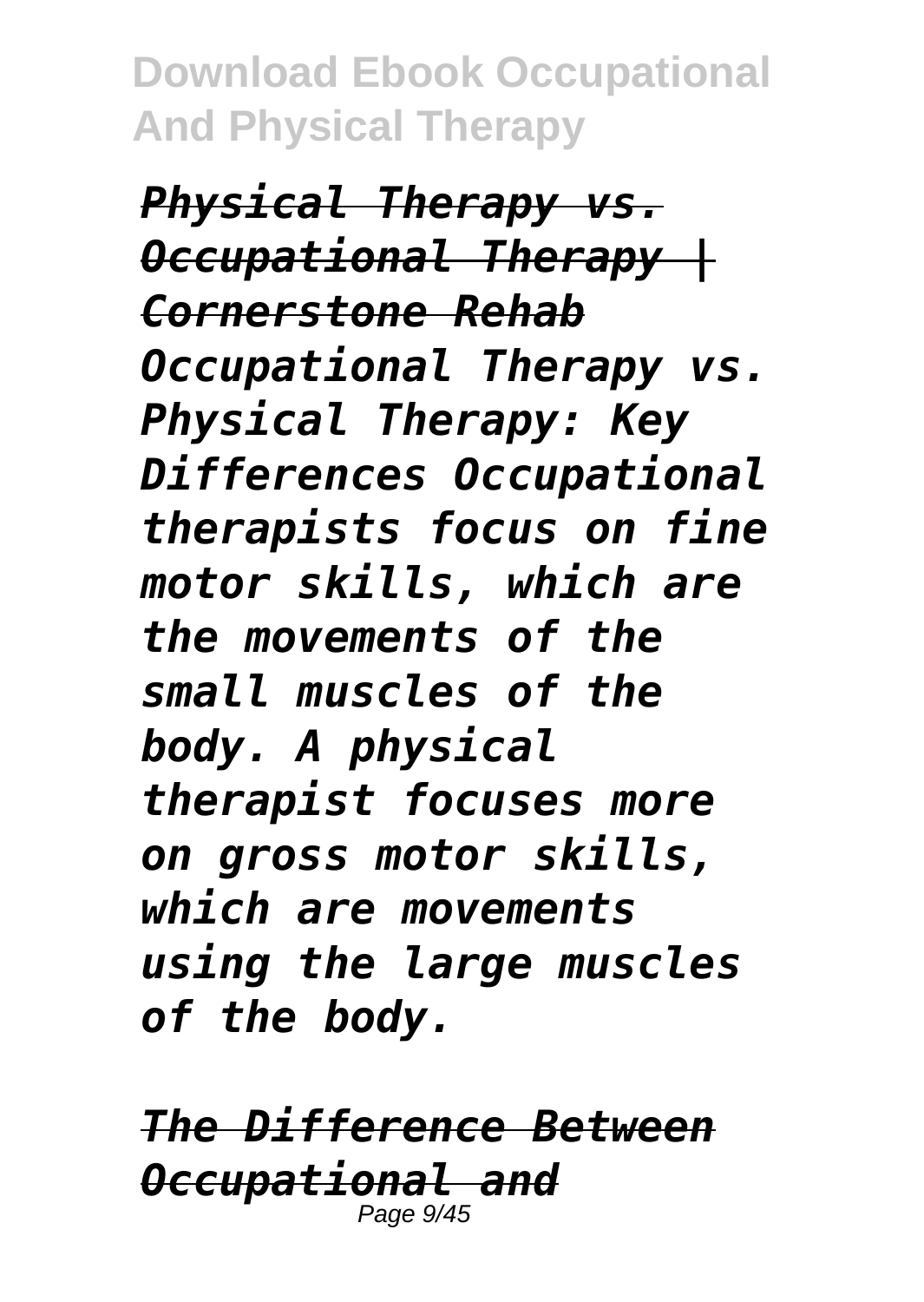*Physical Therapy ... You can think of a physical therapist as a professional who works with you to restore gross motor function. He or she can help you get things moving properly. Your occupational therapist, however, is a professional who can help you regain functional mobility so you can perform the dayto-day tasks that life throws your way.*

*Occupational Therapy or Physical Therapy: What* Page 10/45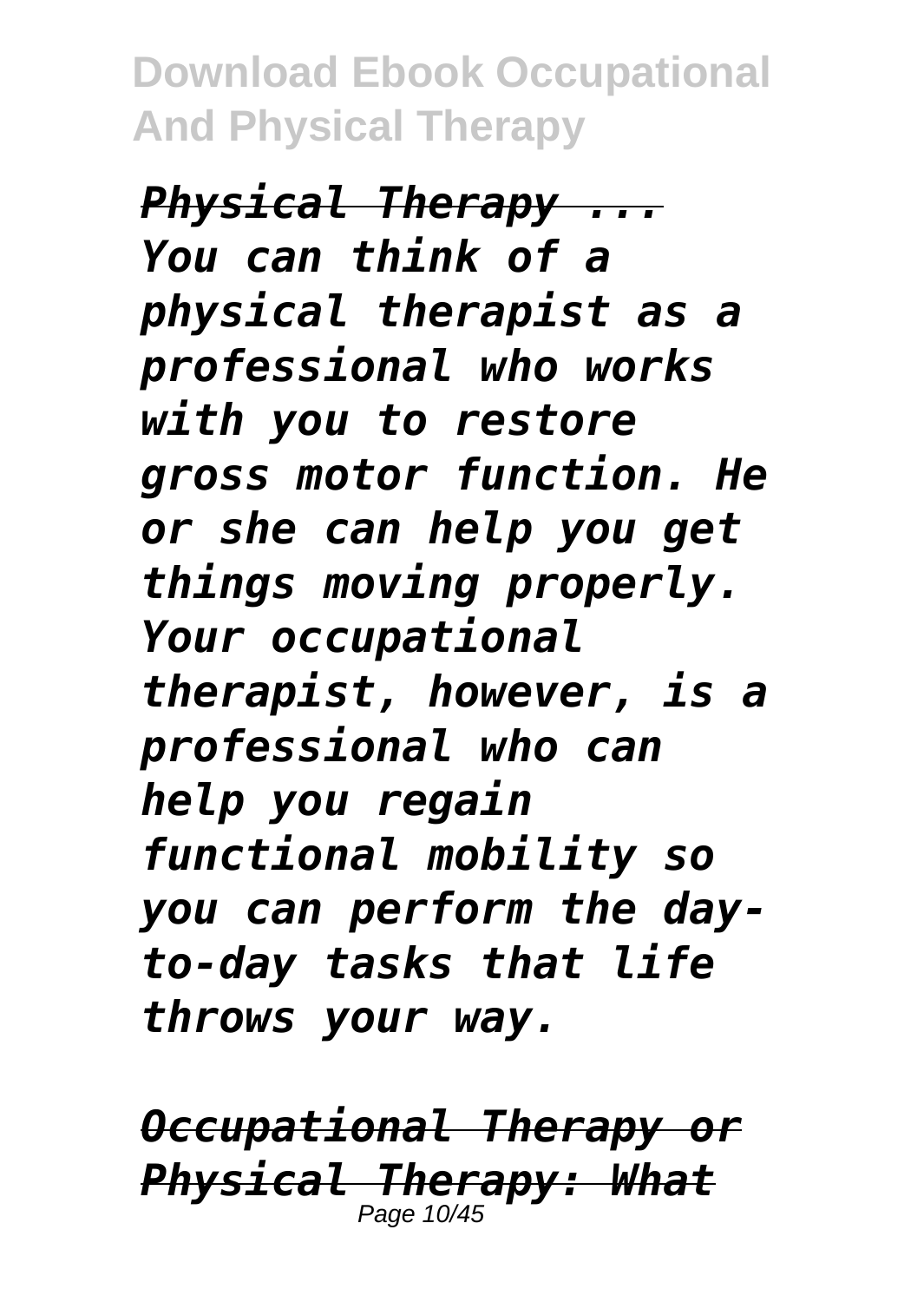*to Know*

*Rolyan Therapy Putty for Physical Therapeutic Hand Exercises, Flexible Putty for Finger and Hand Recovery and Rehabilitation, Strength Training, Occupational Therapy, 1 x 454g, Medium, Green 3.7 out of 5 stars 7*

*Occupational & Physical Therapy Aids: Health & Personal ... Physical therapy often focuses on preventing injuries, and it can help people avoid* Page 11/45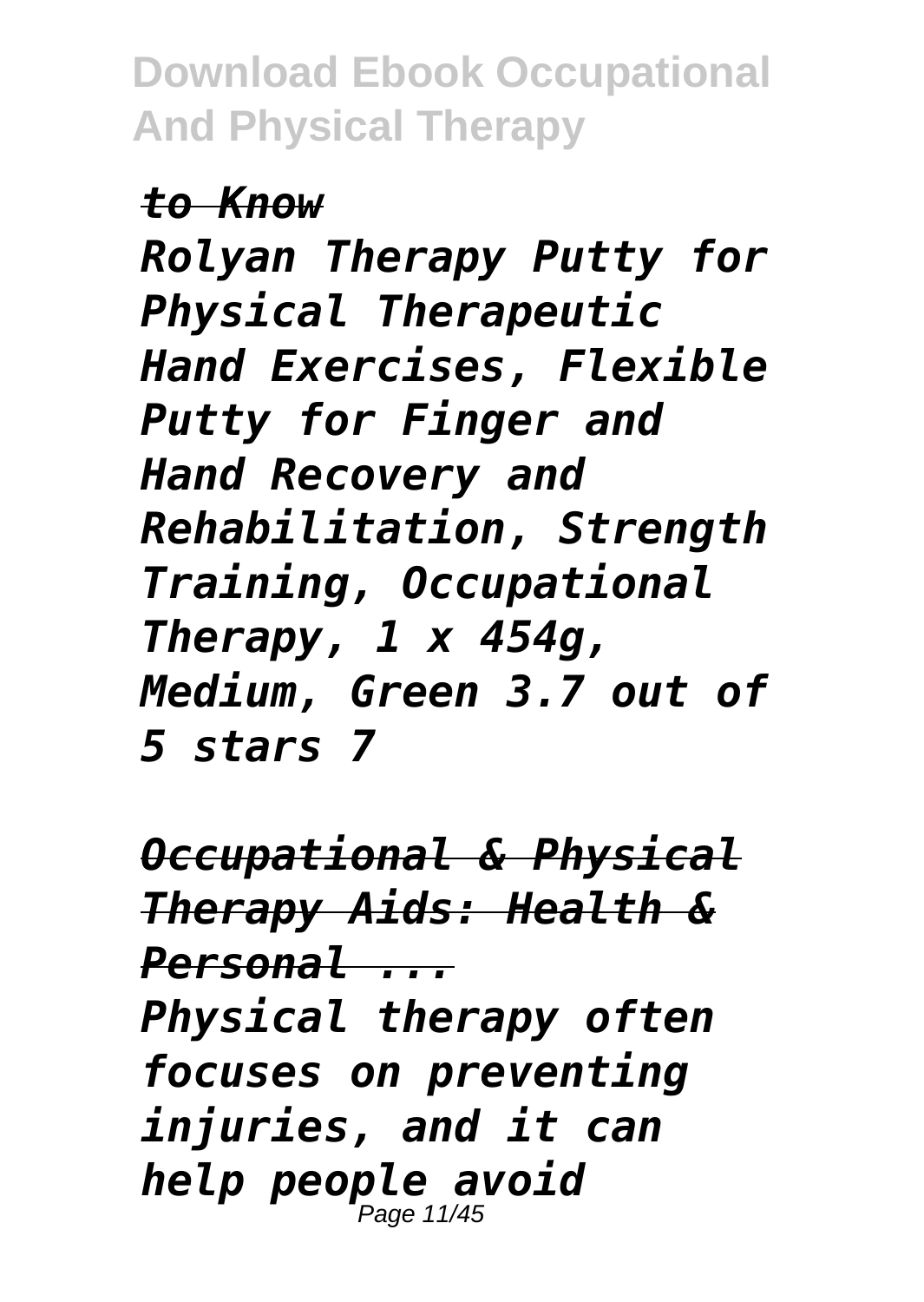*surgery or a long-term reliance on medications. OTs help their patients perform day-to-day tasks, whether they're recovering from injuries or have developmental or cognitive disabilities affecting their motor skills, emotions or behavior.*

*Occupational vs Physical Therapy | All Allied Health Schools The Inspired Treehouse, a site of pediatric occupational and physical therapists, is* Page 12/45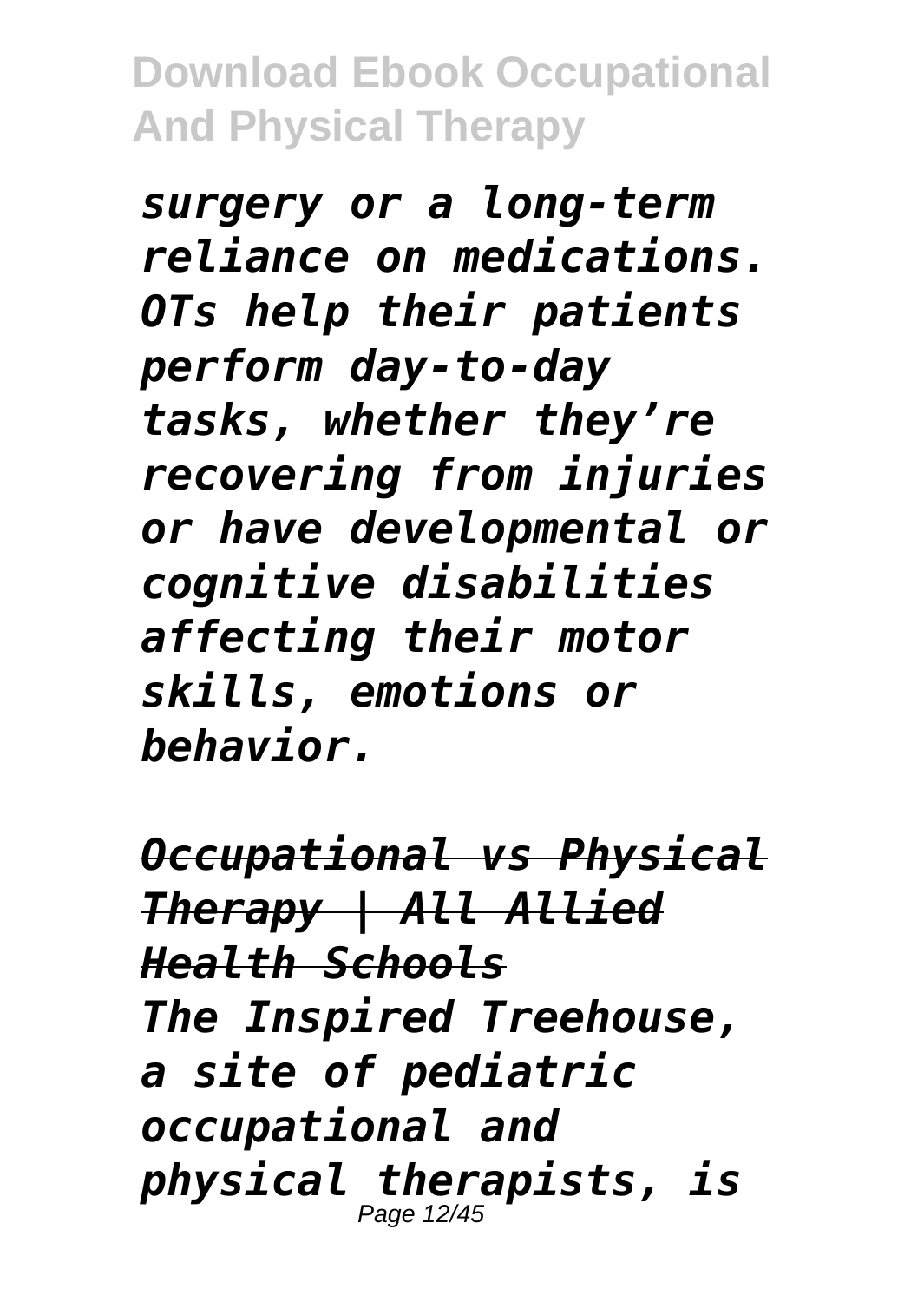*passionate about sharing information, tips, and strategies in helping kids build strong, healthy bodies and minds through play.*

*Occupational and Physical Therapy Home Program Activities ... Occupational therapy can help people with a physical disability, including those who may have undergone an amputation, to pursue daily activities and favourite hobbies. When occupational therapists* Page 13/45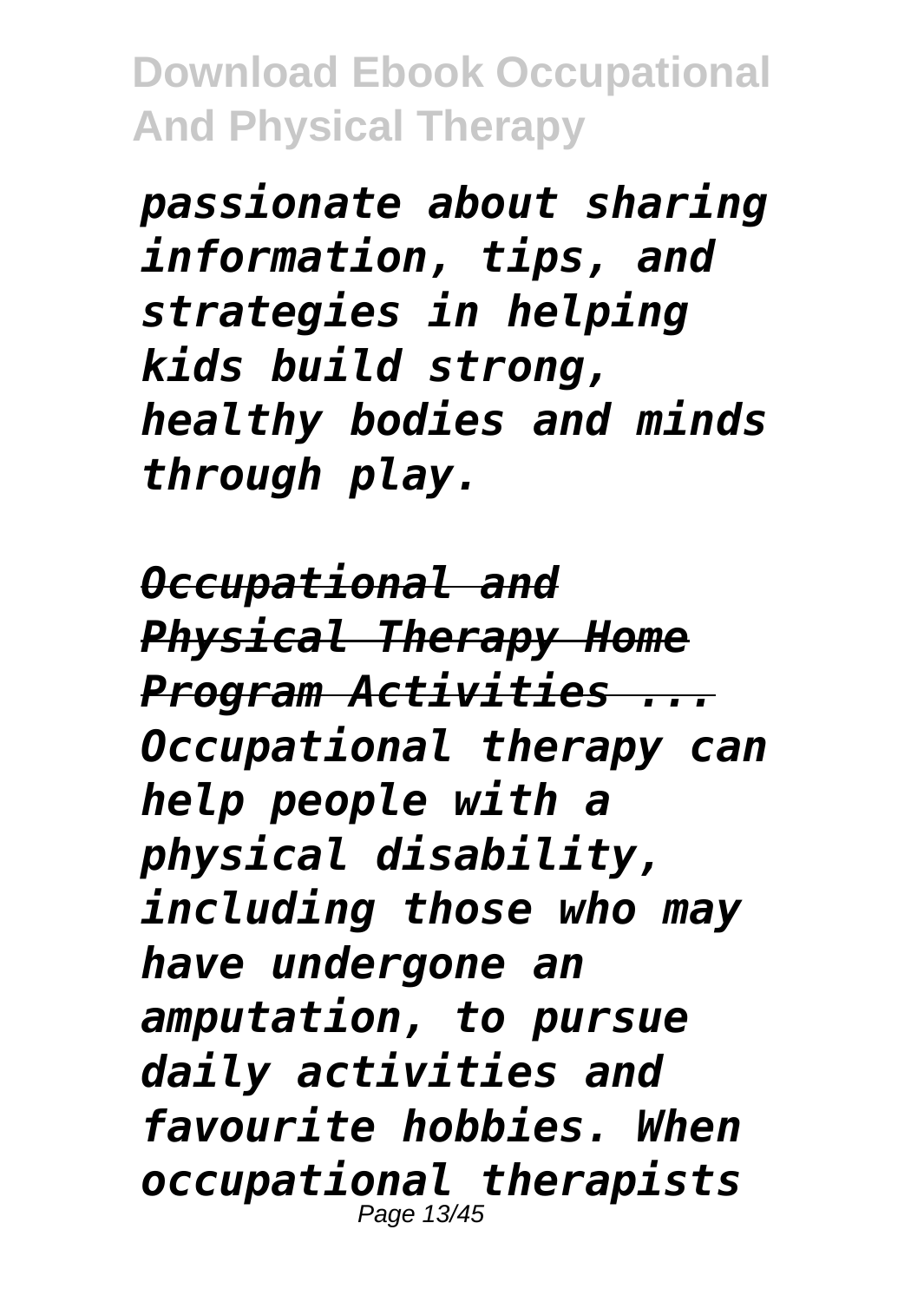*work with people with disabilities they focus on: Enabling clients to function at an optimal level, despite barriers*

*What is Occupational Therapy? OT Explained - RCOT Mahaska Health Occupational and Physical therapy in Oskaloosa provides comprehensive services for patients with disabilities, injuries or pain in Mahaska County and surrounding areas. Our goal for our* Page 14/45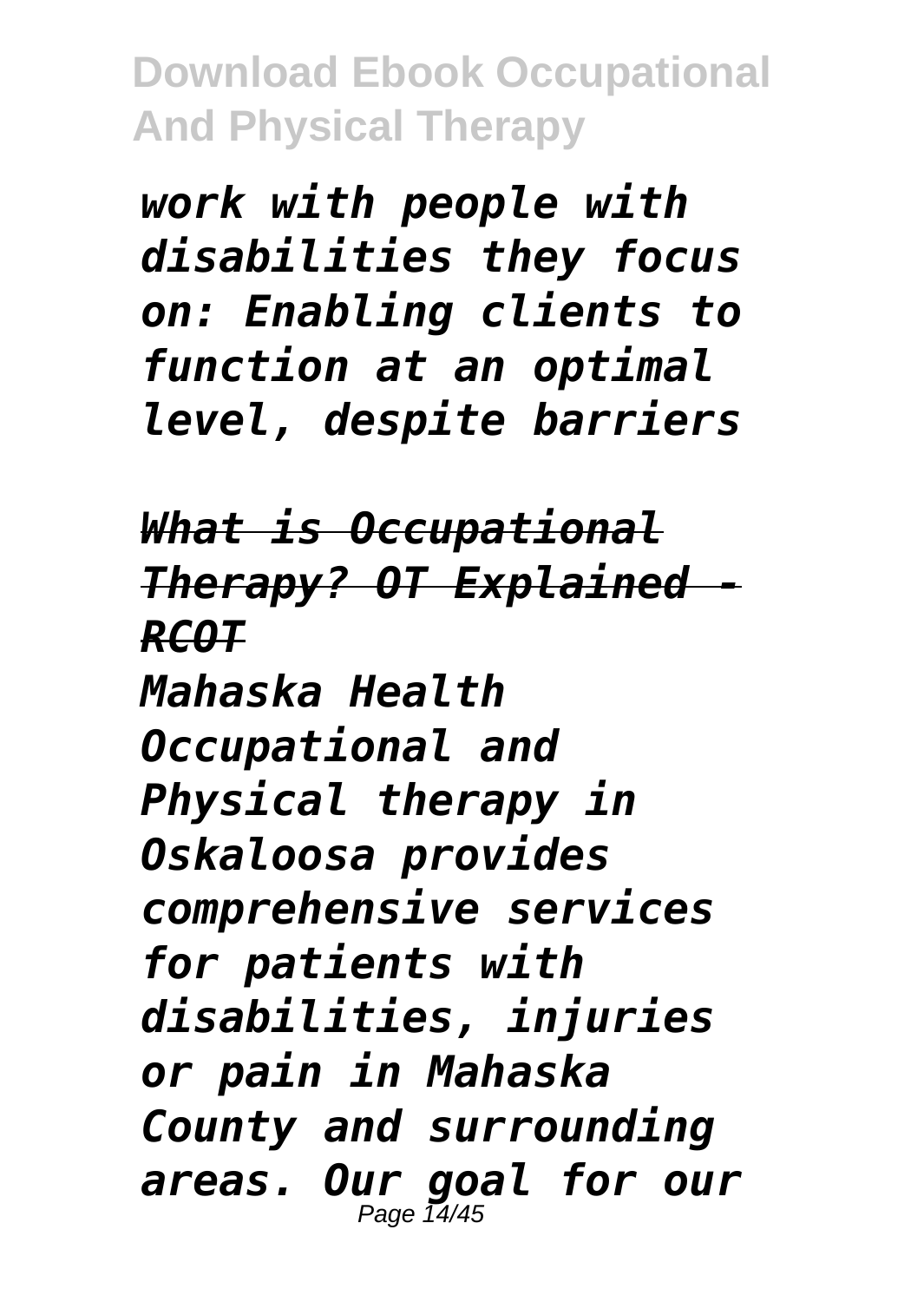*patients is to relieve pain, improve lost function and promote healing.*

*Physical Therapy & Occupational Therapy - Mahaska Health Physical therapy is easier to understand as a solo profession, than it is to understand as a companion to occupational therapy. Because of that, we'll keep this section short and elaborate on physical therapy more when we merge it with* Page 15/45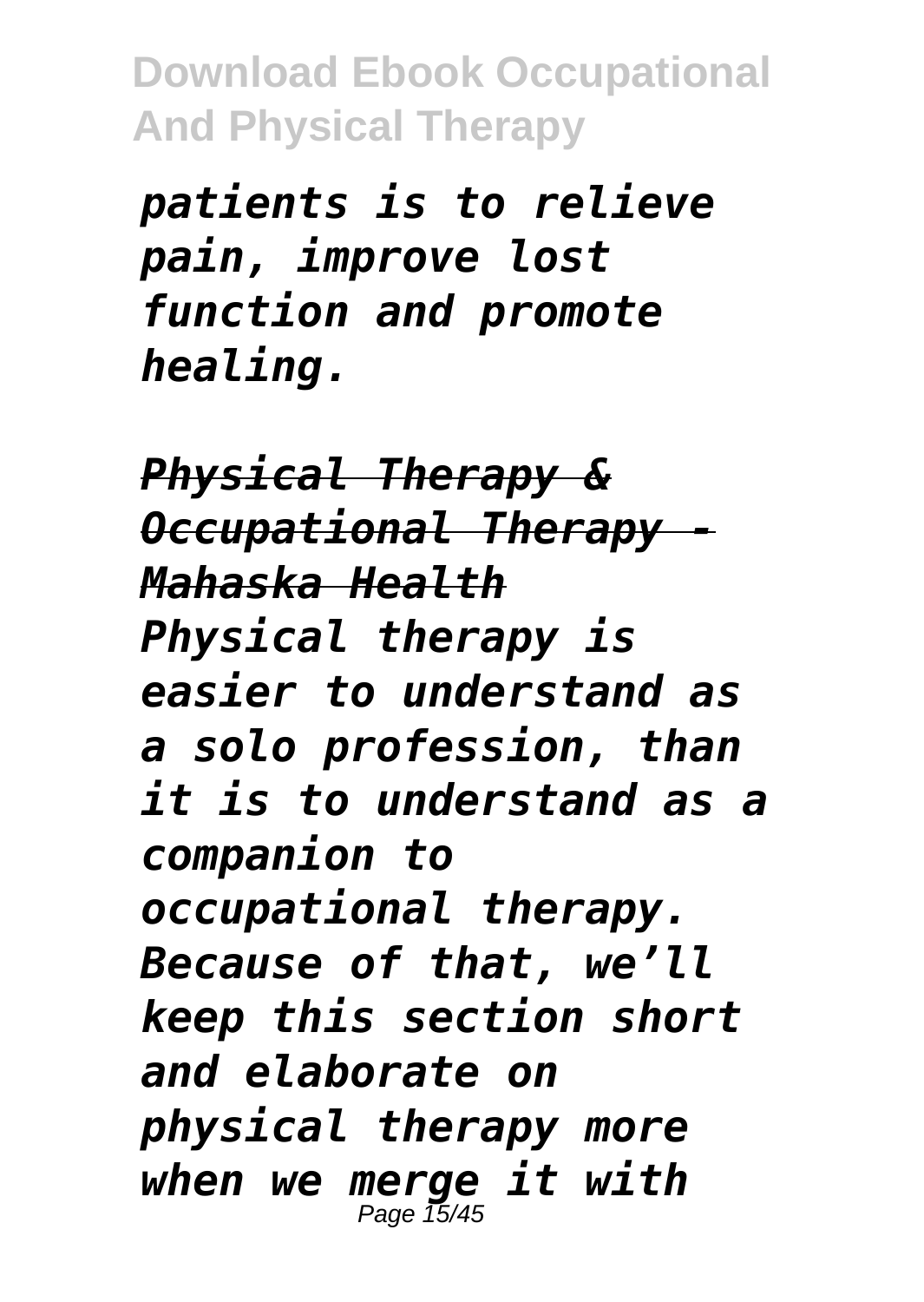*occupational therapy later in the post.*

*Occupational Therapy vs Physical Therapy: What Does my Kid ... Occupational therapy (OT) is the use of assessment and intervention to develop, recover, or maintain the meaningful activities, or occupations, of individuals, groups, or communities.It is an allied health profession performed by occupational therapists and occupational therapy* Page 16/45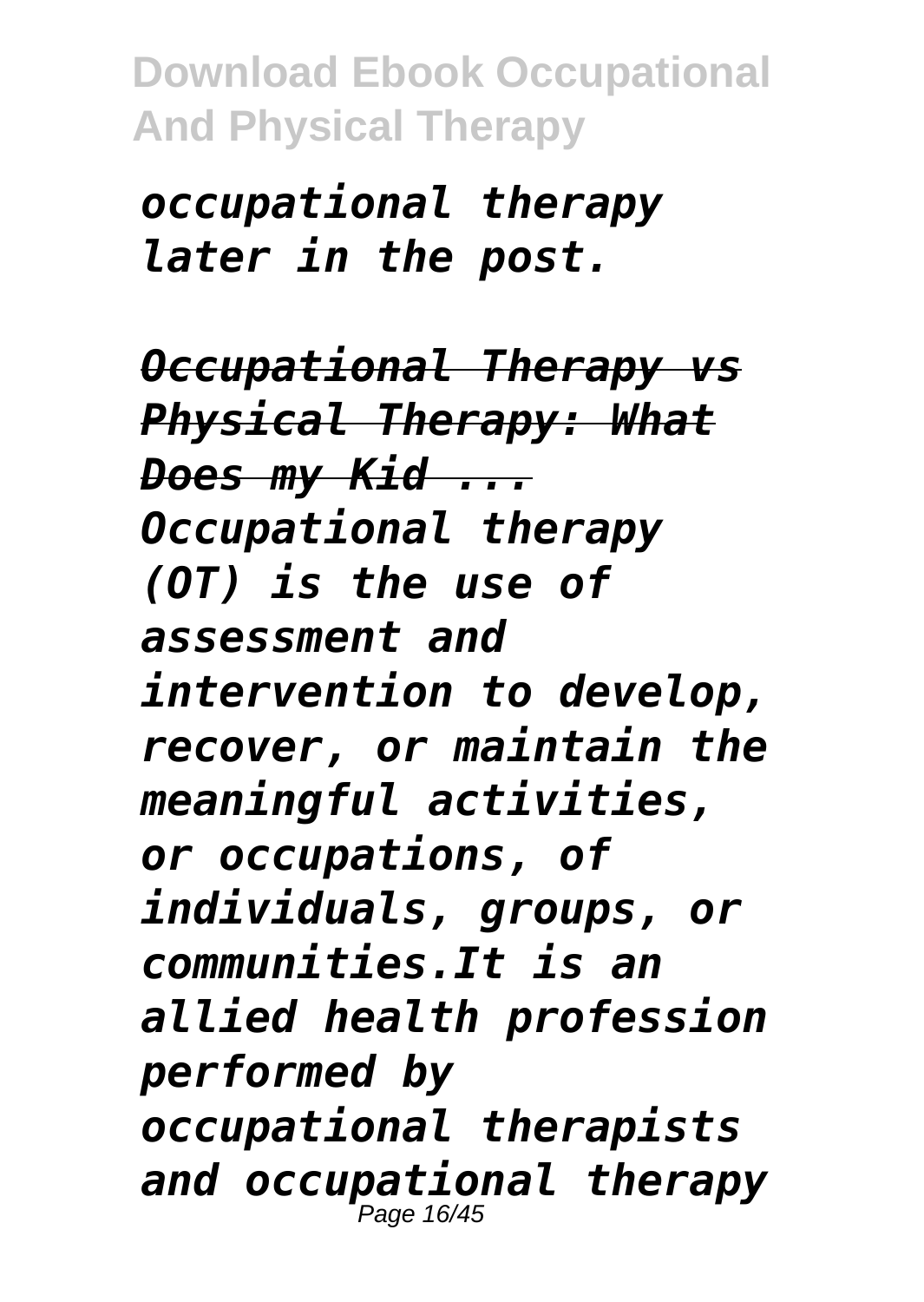*assistants (OTA). OTs often work with people with mental health problems, disabilities, injuries, or impairments.*

*Occupational therapy - Wikipedia People often confuse occupational therapy and physical therapy because specialists in both areas work with similar groups of people and offer practical support. However, these types of therapy are...*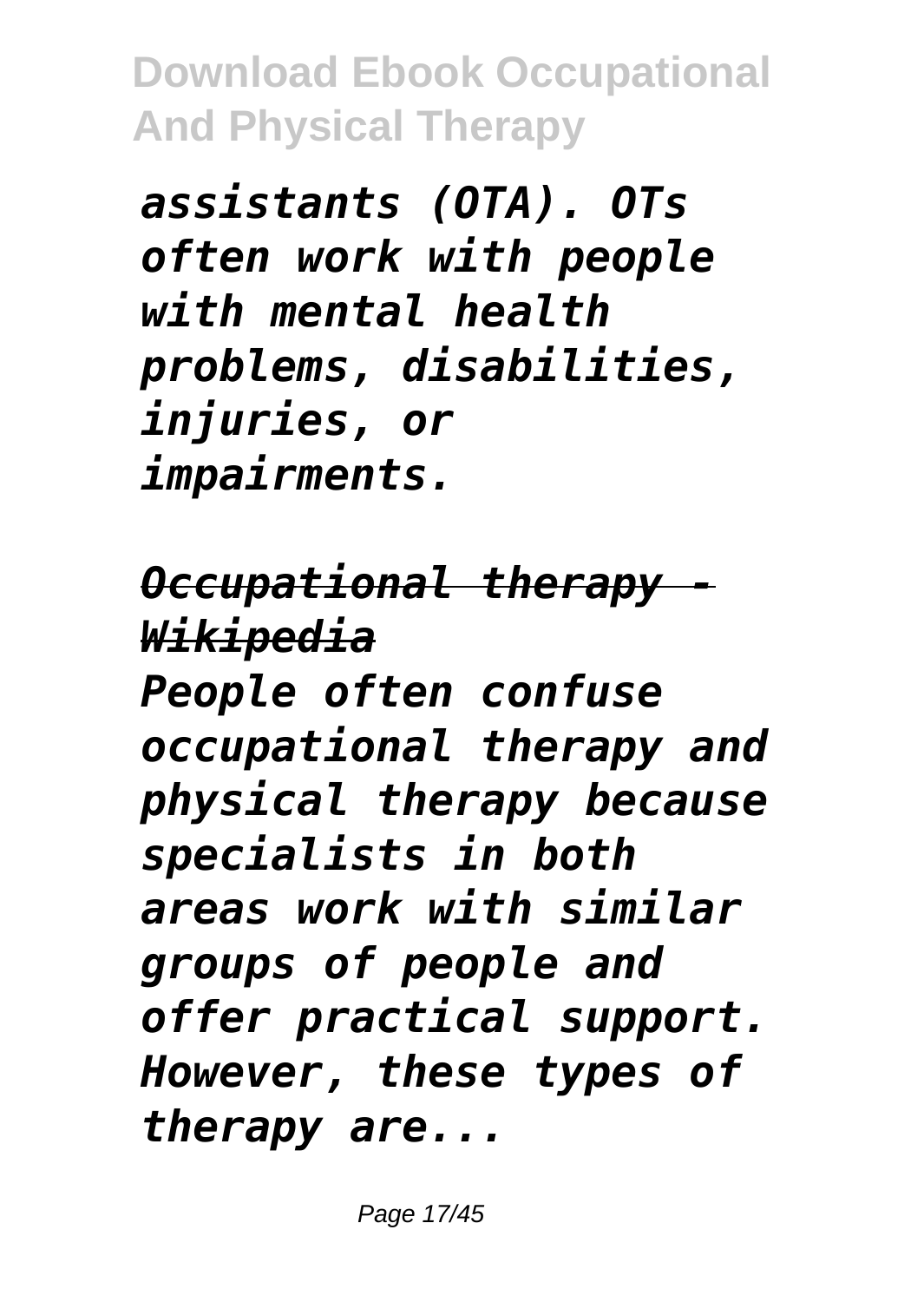*Occupational therapy: What it is, who it treats, and more Medical Definition of occupational therapy : therapy based on engagement in meaningful activities of daily life (as self-care skills, education, work, or social interaction) especially to enable or encourage participation in such activities despite impairments or limitations in physical or mental functioning*

*Occupational Therapy |* Page 18/45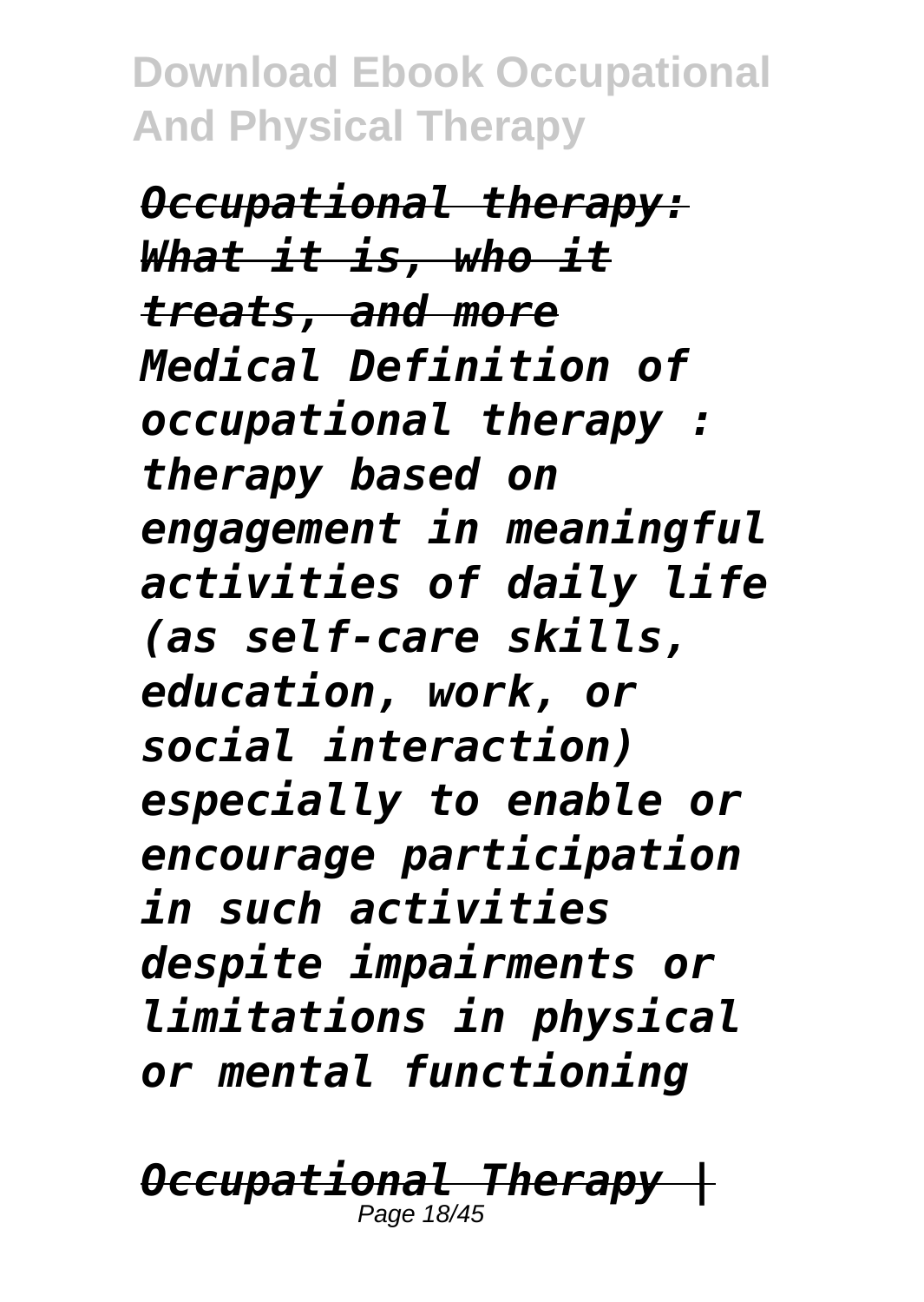*Definition of Occupational Therapy ... An occupational therapist is a health professional who is responsible for helping patients regain their ability to perform daily living and work activities. Their patients have generally lost these abilities because of mental, physical, developmental, or emotional conditions.*

*Occupational Therapist Job Description: Salary, Skills & More* Page 19/45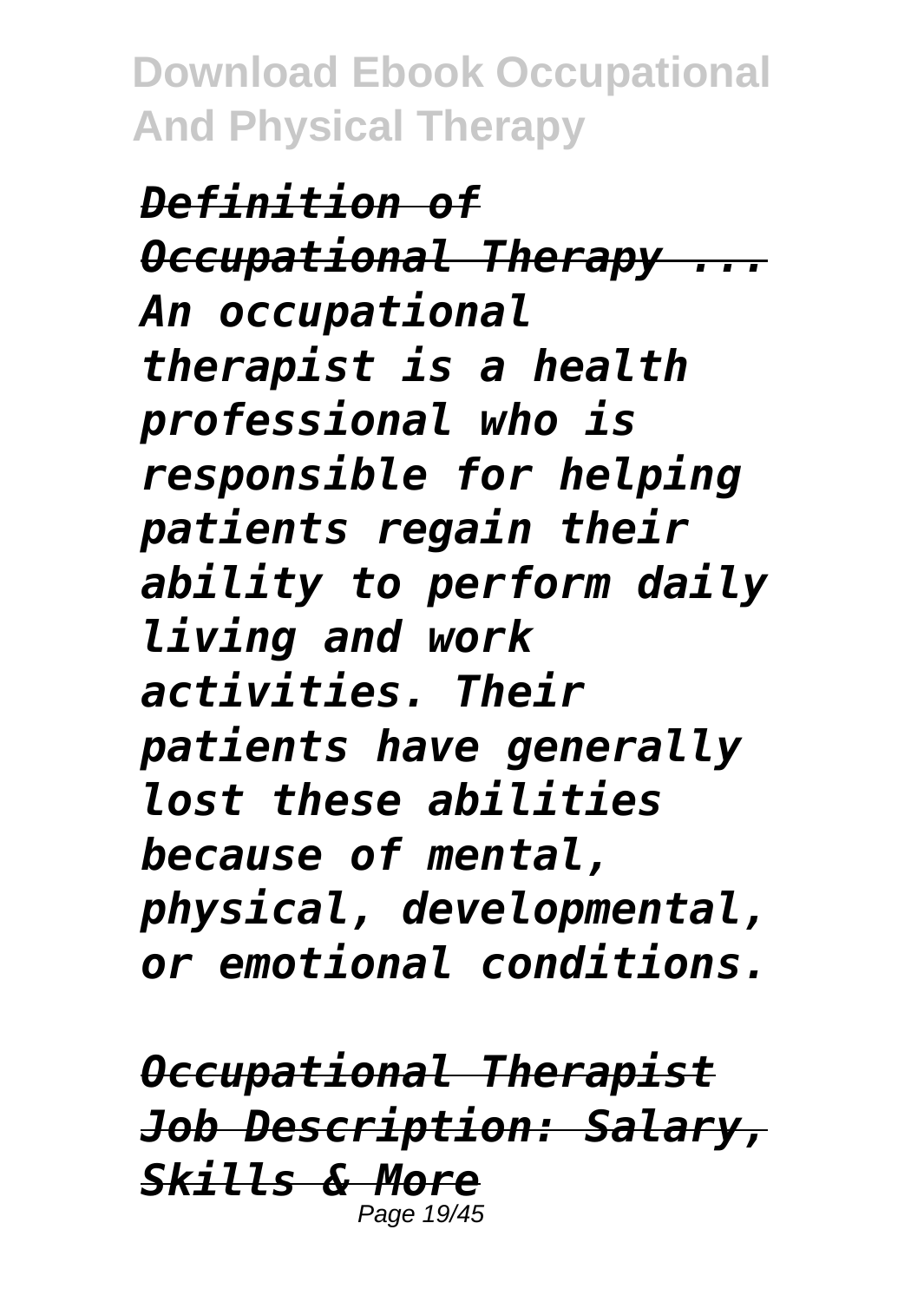*The practice of occupational therapy focuses on maintenance of health, prevention of disability, and improvement of participation in occupations after illness, accident, or disability. Thus, therapists typically work with persons who have physical challenges in occupations because of illness, injury, or disability.*

*occupational therapy | Definition, Education, &* Page 20/45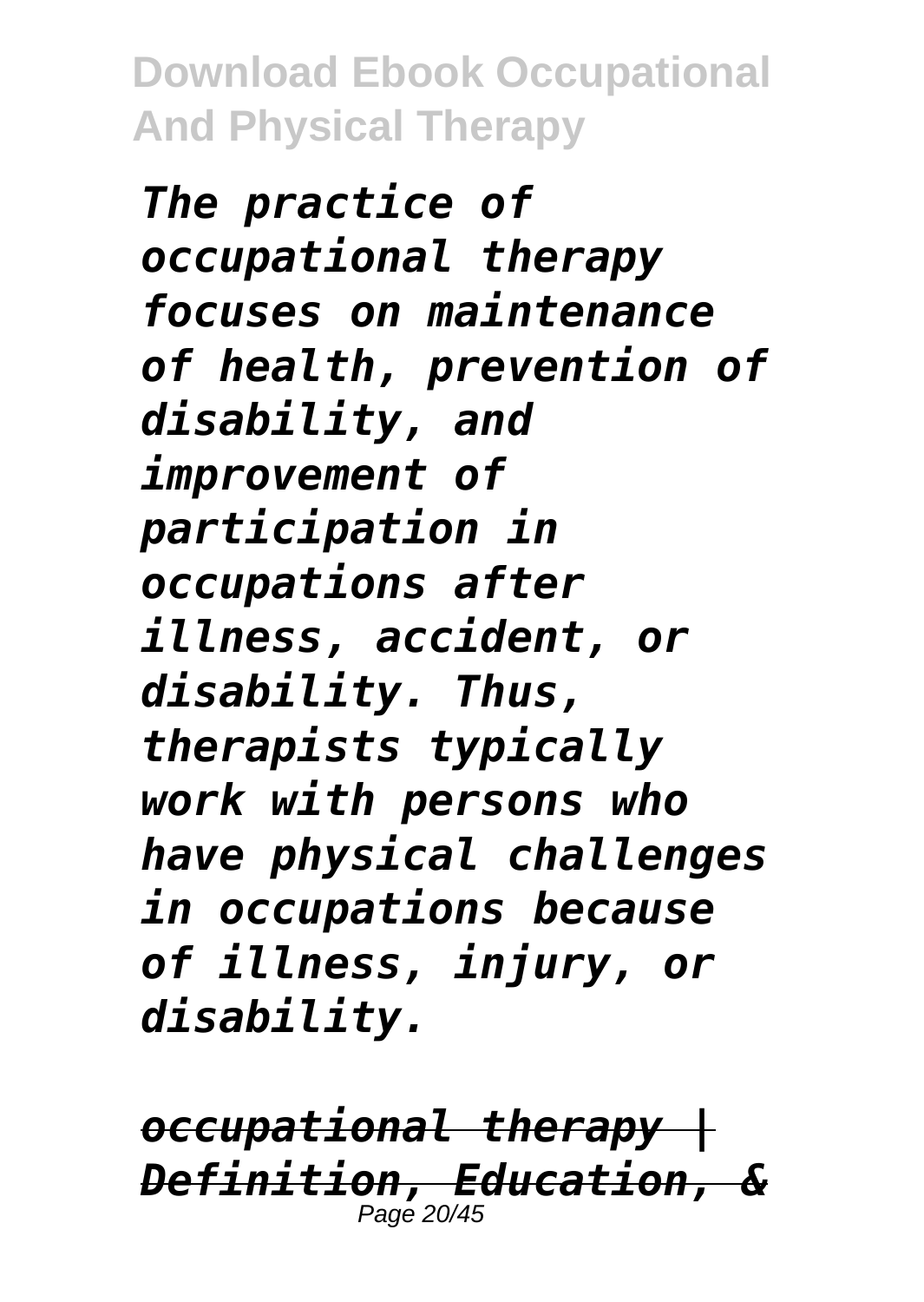*Applied ... What does an Occupational Therapist (OT) do? Our Occupational Therapist can help children who are experiencing difficulties with: Fine motor skills (i.e picking up and manipulating small toys, holding a pencil) General coordination in physical activities (i.e balance and ball skills)*

*Occupational Therapy — TherapySPOT Occupational therapy is* Page 21/45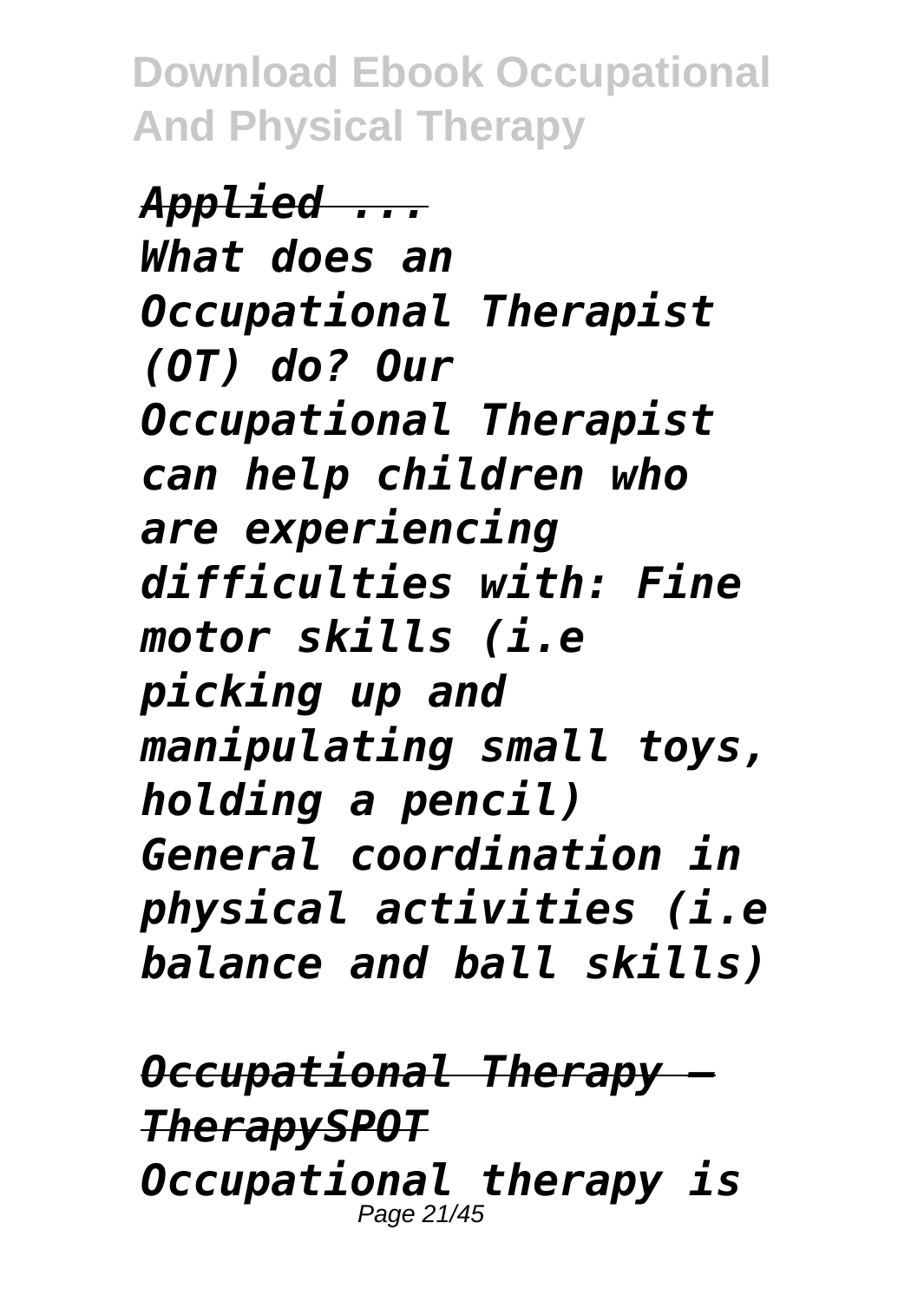*similar to physical therapy, but there are a few key differences. While physical therapy focuses on overall strength, joint range of motion, coordination, and gross motor...*

*Multiple Sclerosis Occupational Therapy: Overview and Benefits Occupational therapy services can help with many of the same ailments as physical therapy, but does so in a much different way. An occupational therapist* Page 22/45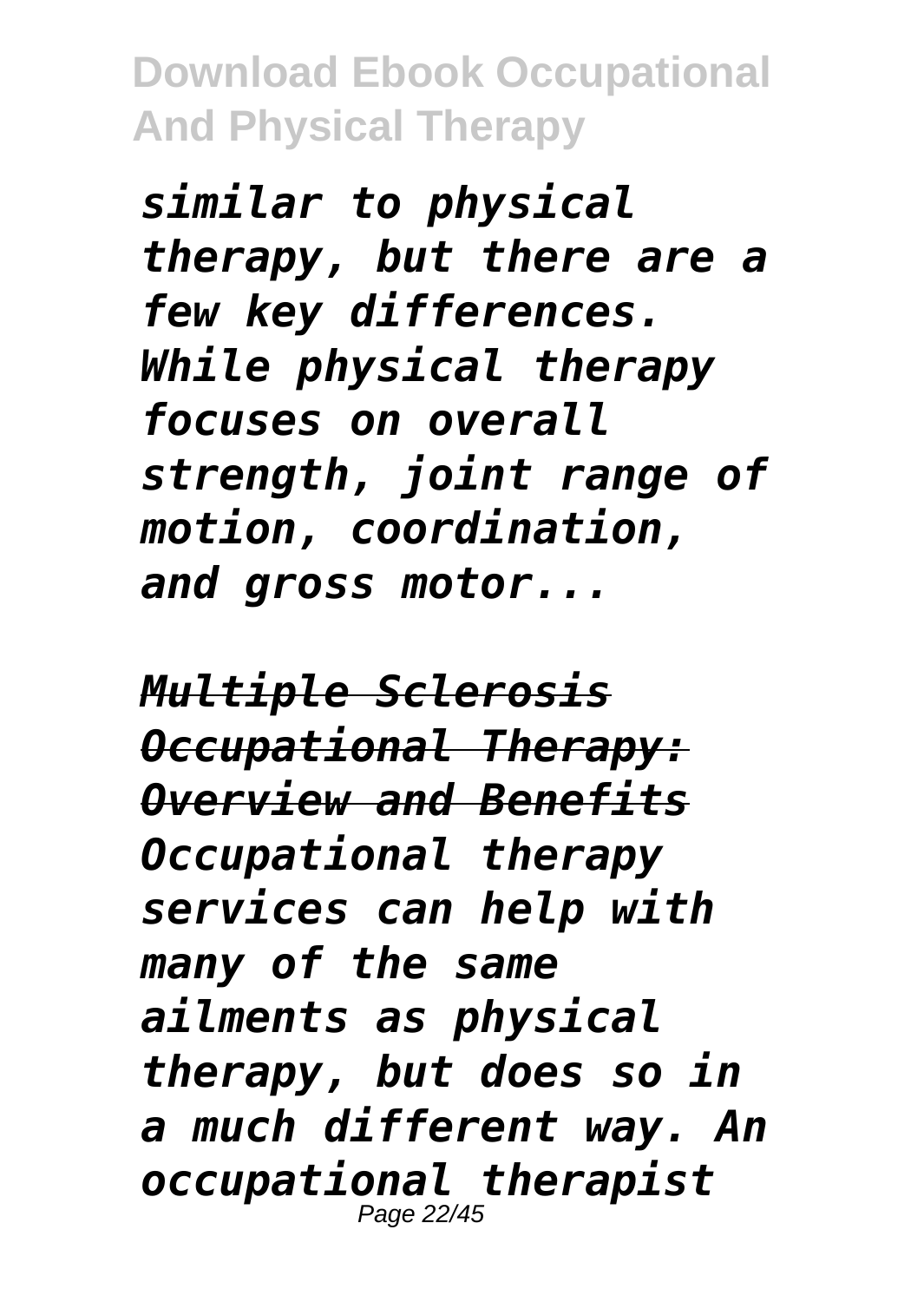*will use your loved one's daily activities as a means to rehabilitate them, rather than using stretches or other techniques you'll see a physical therapist use.*

*Springdale Public Schools | Related Services, Occupational and Physical Therapy What is Occupational Therapy?!?| Occupational Therapy vs. Physical Therapy* Page 23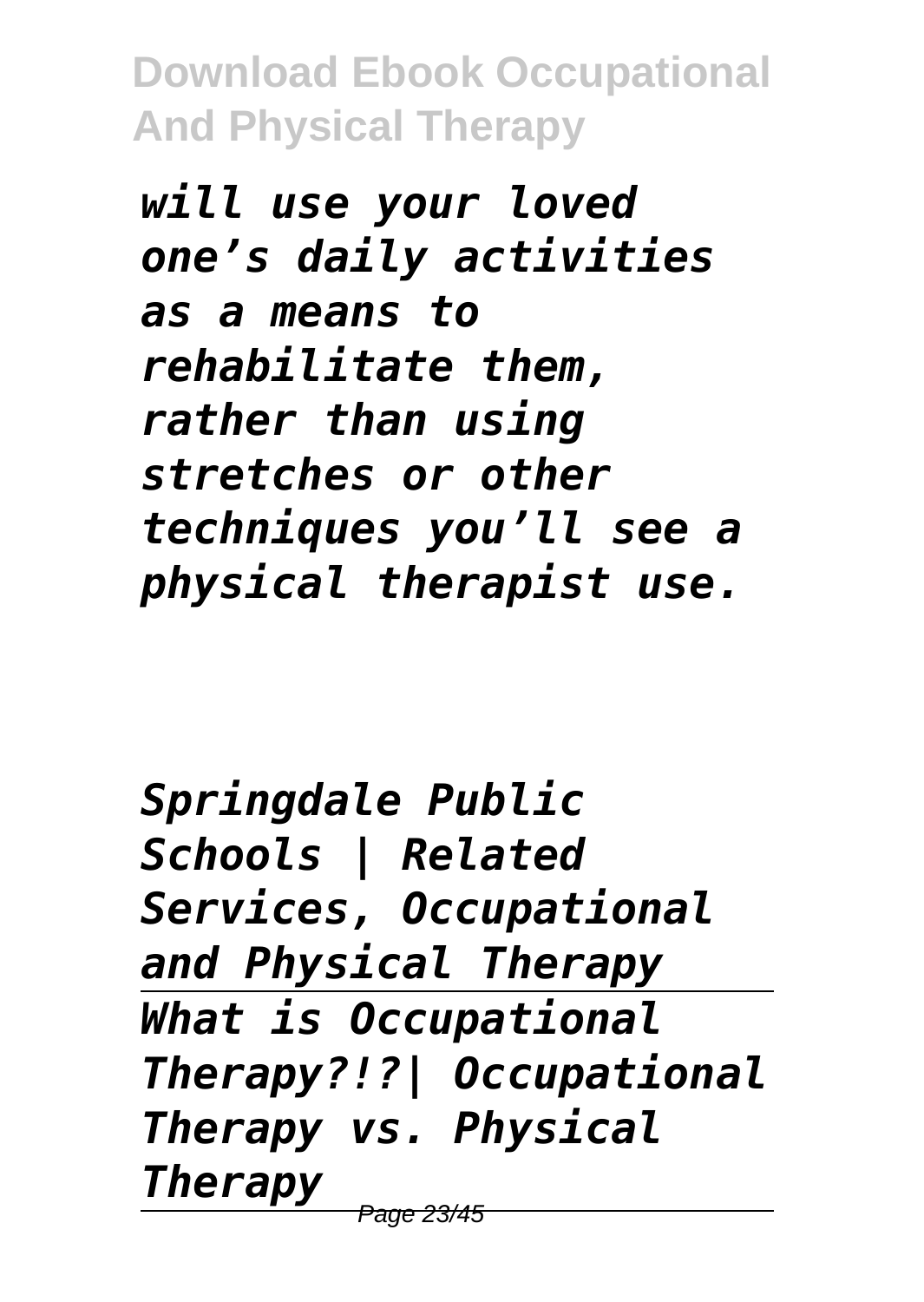*10 Resources For Physical Therapy Occupational Therapy vs Physical Therapy!? Which Route do I Choose!? Restoring Hope Through Occupational and Physical Therapy Physiotherapy Textbooks - What you need to know.... Occupational Therapy vs. Physical Therapy: What's the Difference? Books for Physical Therapy School: The One Book You MUST Have! School-Based Occupational and Physical Therapy:* Page 24/45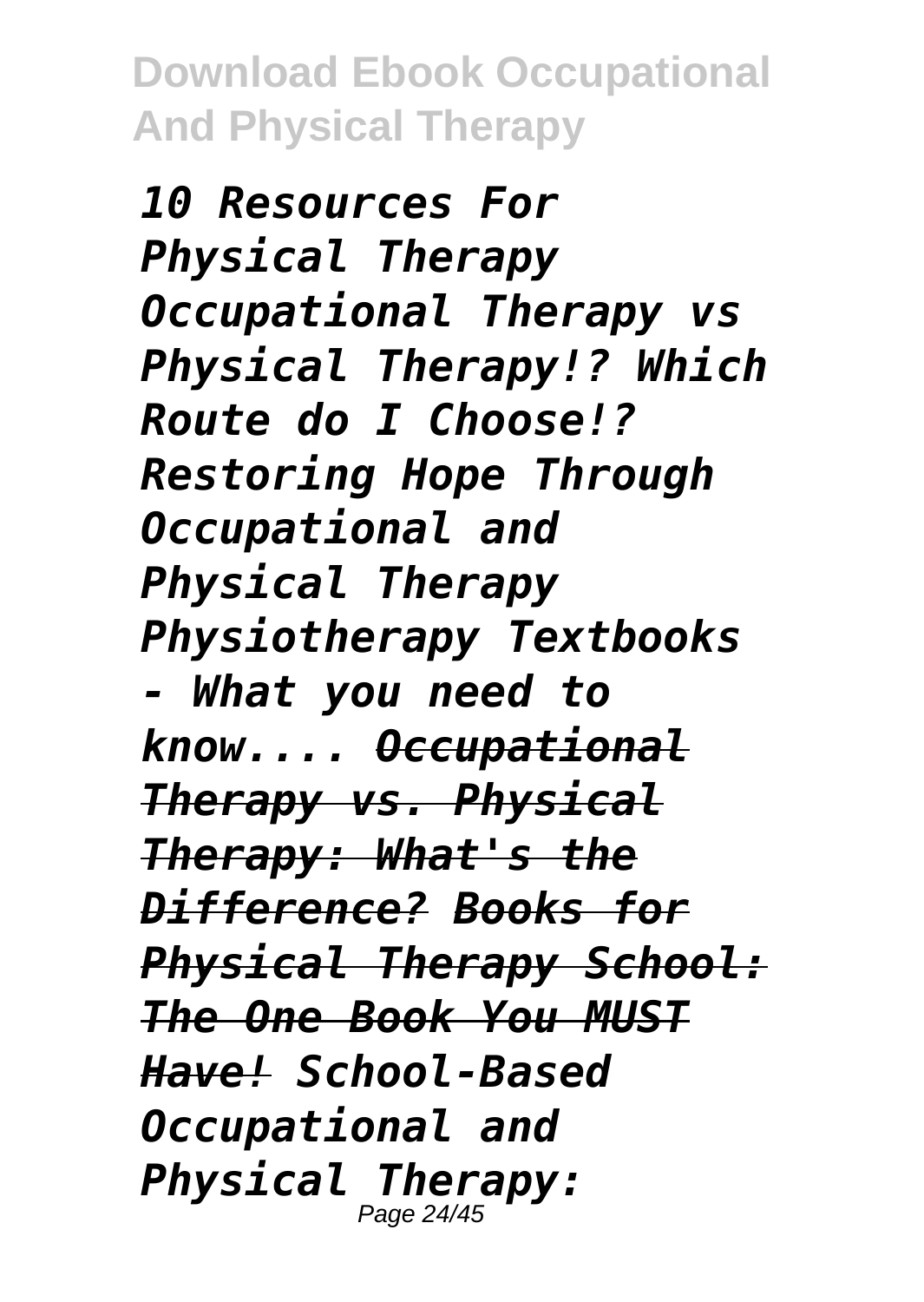*Practical Home Activities Occupational Therapy and Neuroplasticity After Brain Injury | Dr. Shawn Phipps | TEDxAlmansorPark Truth About Physical Therapy Differences and Similarities Between Occupational and Physical Therapy | Pediatric Therapy Tv Occupational Therapy For Severe Autism Wish I knew this BEFORE Physical Therapy School Is Studying Physiotherapy Hard?* Page 25/45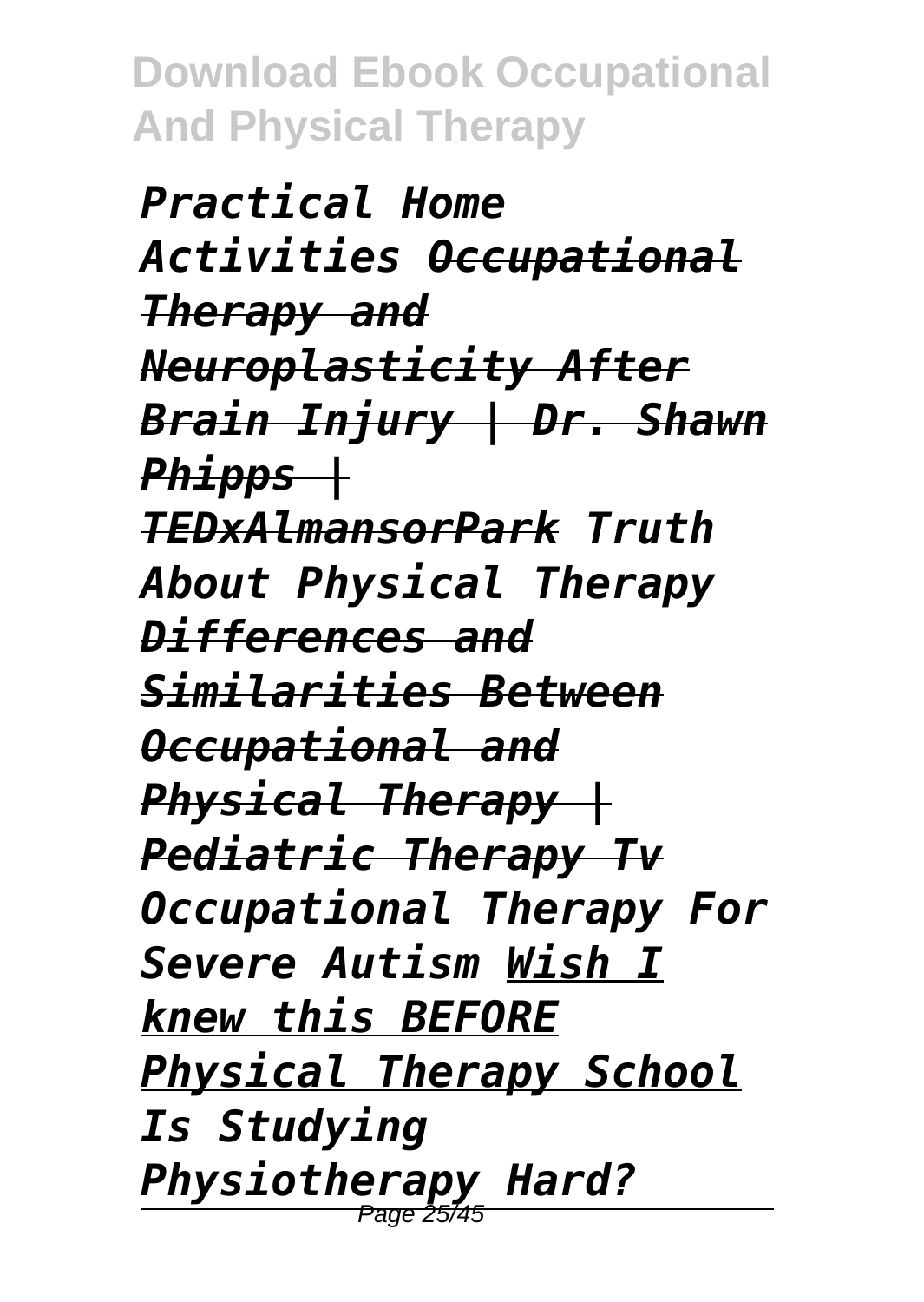*NEW PAYMENT MODEL : HOME HEALTH THERAPY Role of a Physical Therapist Assistant (PTA)Occupational Therapy Q\u0026A- How Much do OTs Make? Best Majors for Physical Therapy School Should You Become A Physical Therapist? Personality Fit? Salary? Jobs Available?*

*5 TIPS AND ADVICE!!! IF YOU ARE INTERESTED IN OCCUPATIONAL THERAPY!! Occupational Therapy verses Physical Therapy Physical Therapy and* Page 26/45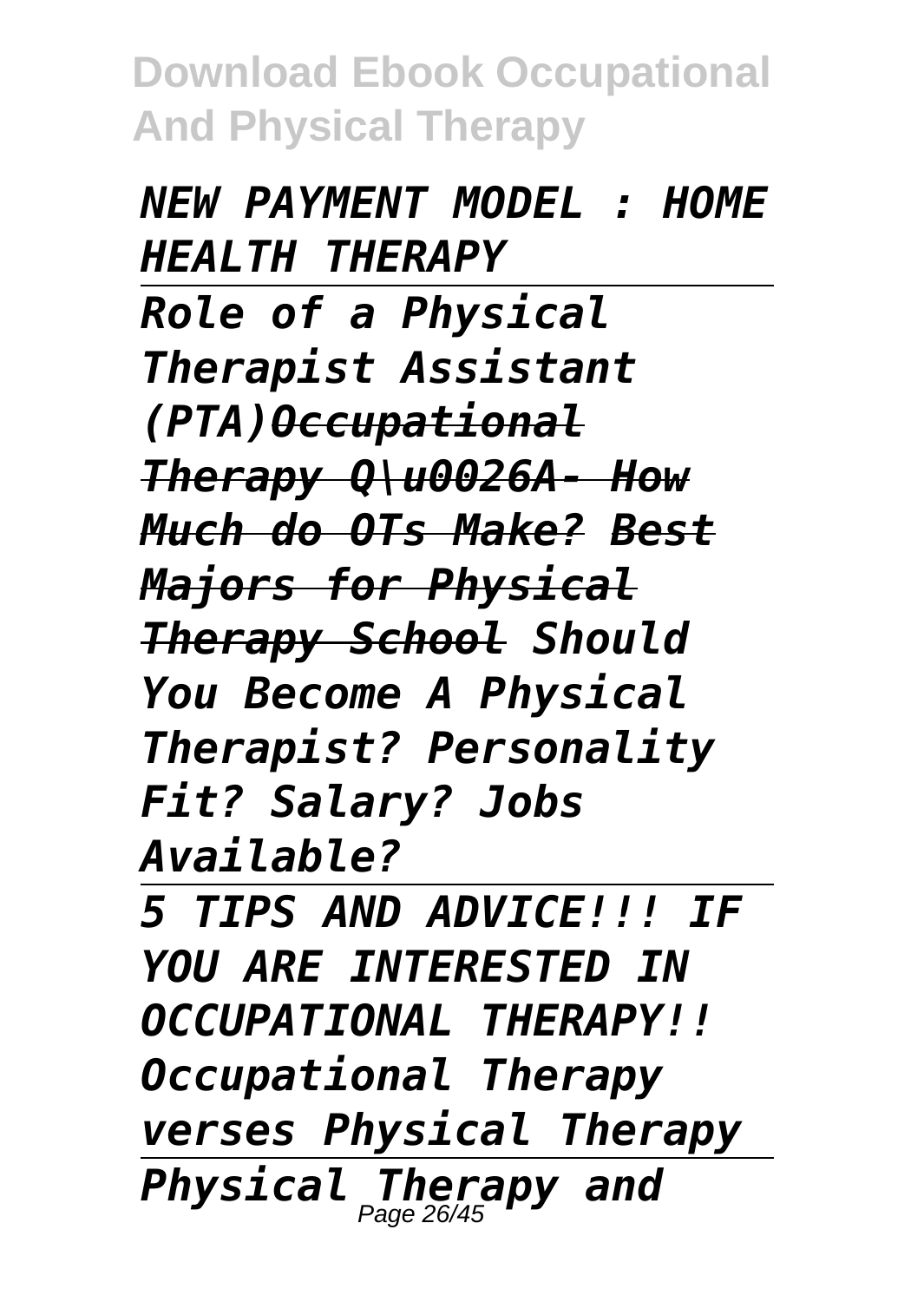*Occupational Therapy What is the difference between physical and occupational therapy? Occupational vs Physical Therapy10 Tips to PASS the Physical Therapy Boards the FIRST TIME Best Books for Physiotherapy Students, Physical Therapy Books, Physiotherapist Must Read Books How to build a THERAPY BUSINESS :OT/PT/SLP THIS IS A MUST READ ! Discover Occupational Therapy | Cincinnati Children's Occupational And* Page 27/45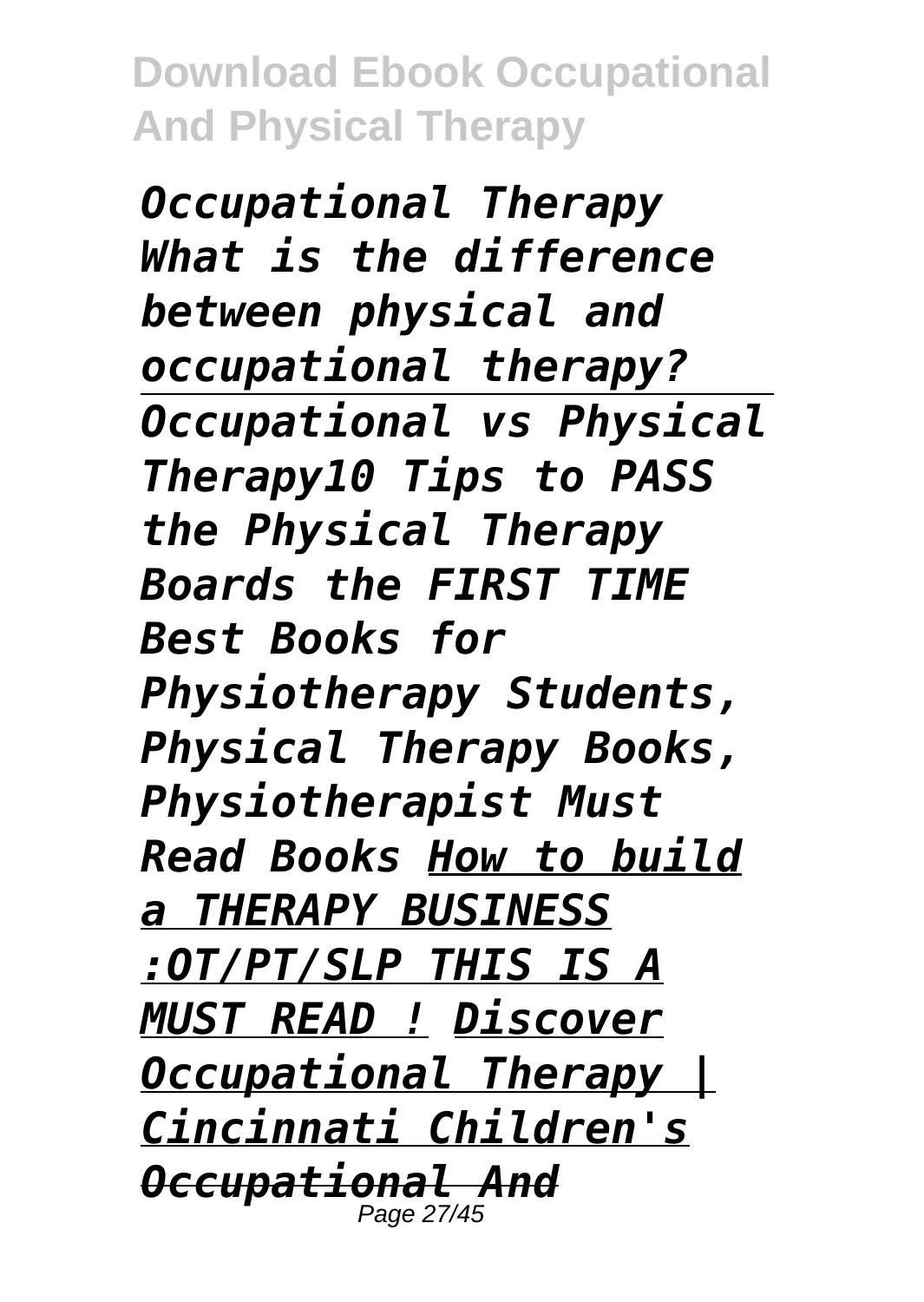*Physical Therapy The main difference between occupational therapy and physical therapy is that OT focuses on improving a client's ability to perform activities of daily living (ADL) and PT focuses on improving a client's ability to perform movement of the human body. Occupational Therapist. An occupational therapist treats the whole person. Whether they're recovering from injuries or have developmental or* Page 28/45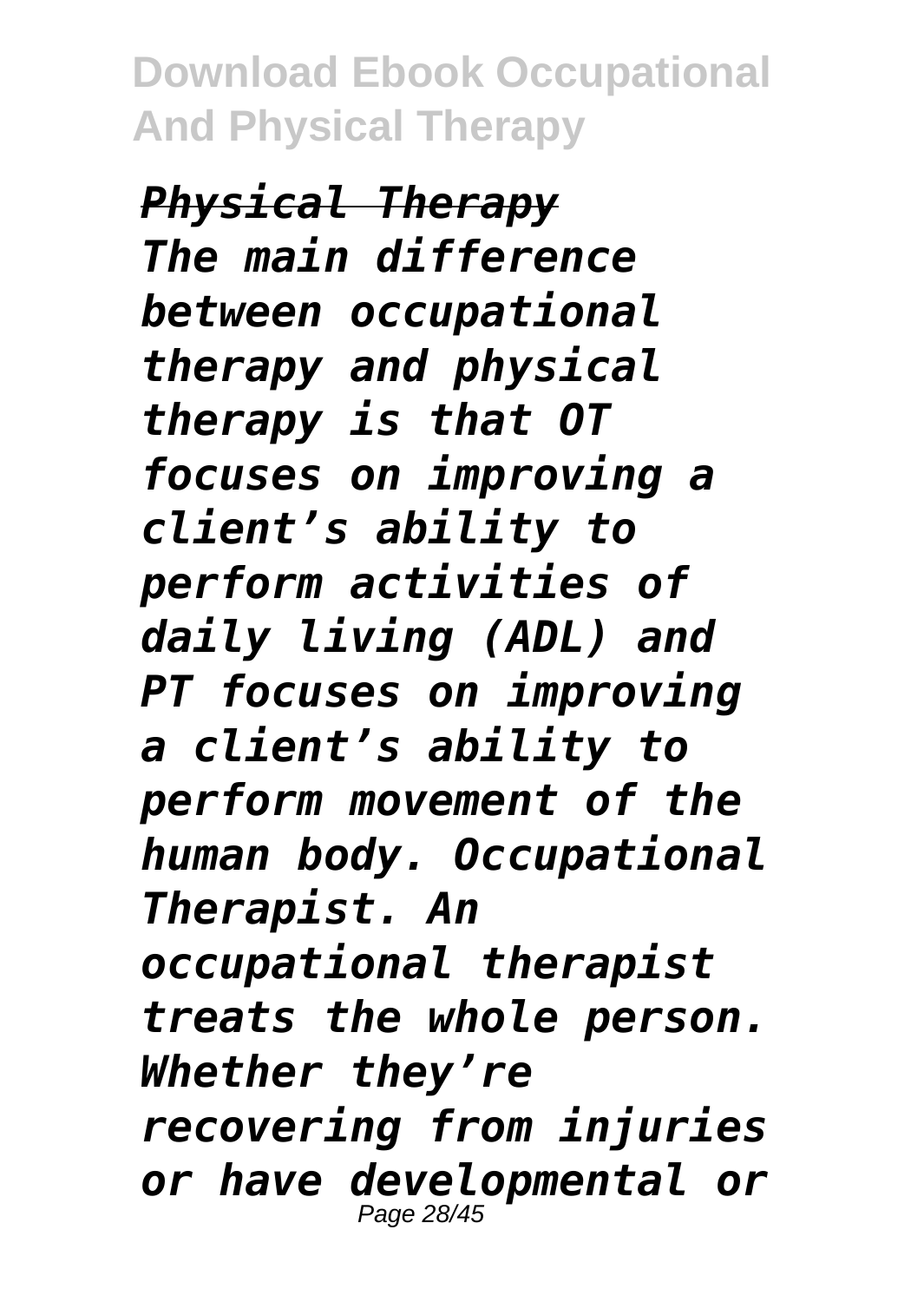*cognitive disabilities affecting their motor skills, emotions or behavior, OTs are helping people ...*

*Occupational Therapy and Physical Therapy: What's the ...*

*Some people believe, wrongfully, that occupational therapy is just physical therapy that is related to your job and going back to work after an injury or surgery. Though the confusion is understandable, this* Page 29/45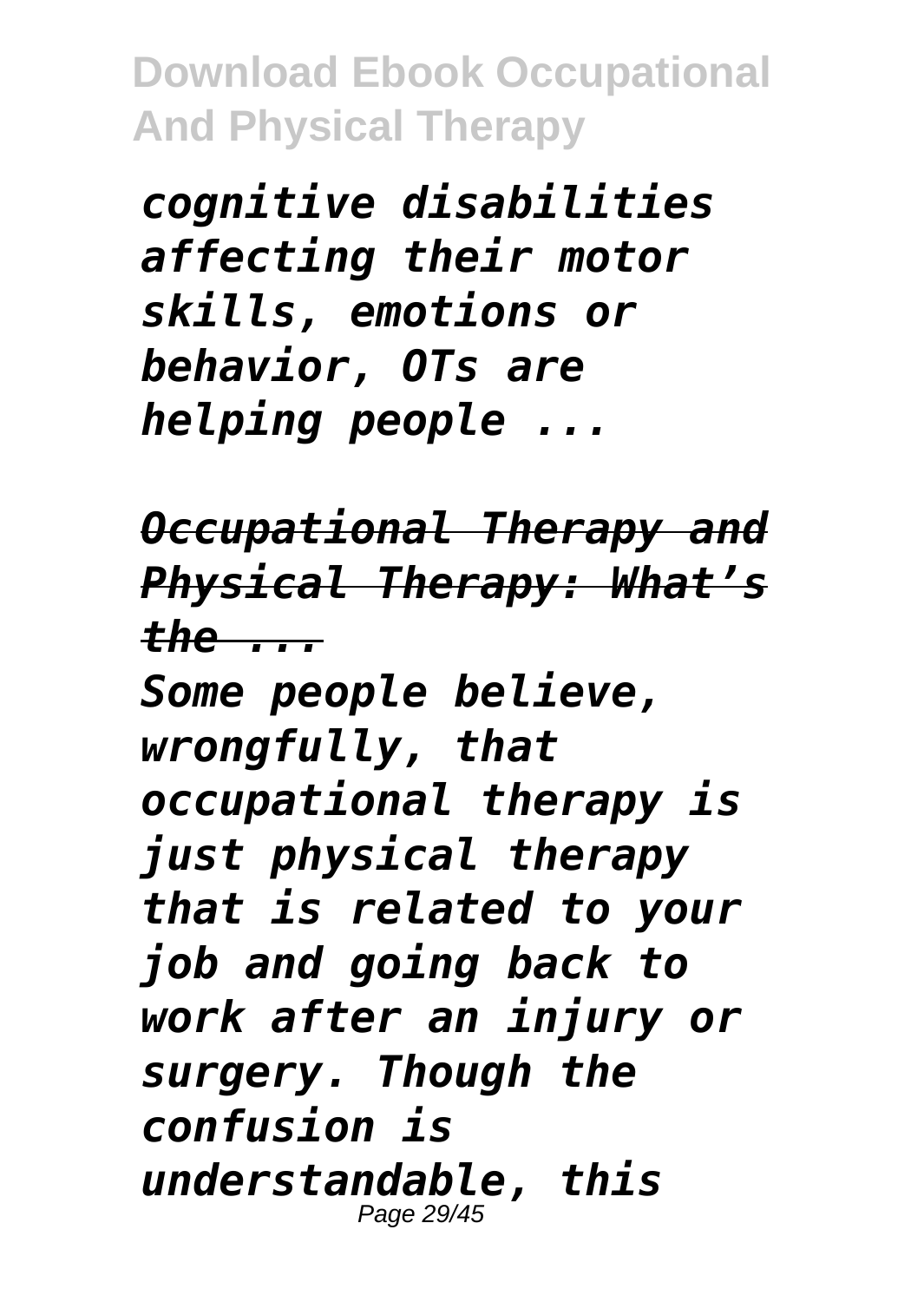*'type' of rehabilitation is technically worker's compensation or work conditioning/hardening, both of which PTs and OTs can perform.*

*Occupational Therapy Vs Physical Therapy | Difference ... The primary difference between physical therapy and occupational therapy is the different targets that each has for the patient. Physical therapy focuses on helping the patient move their body as a whole.* Page 30/45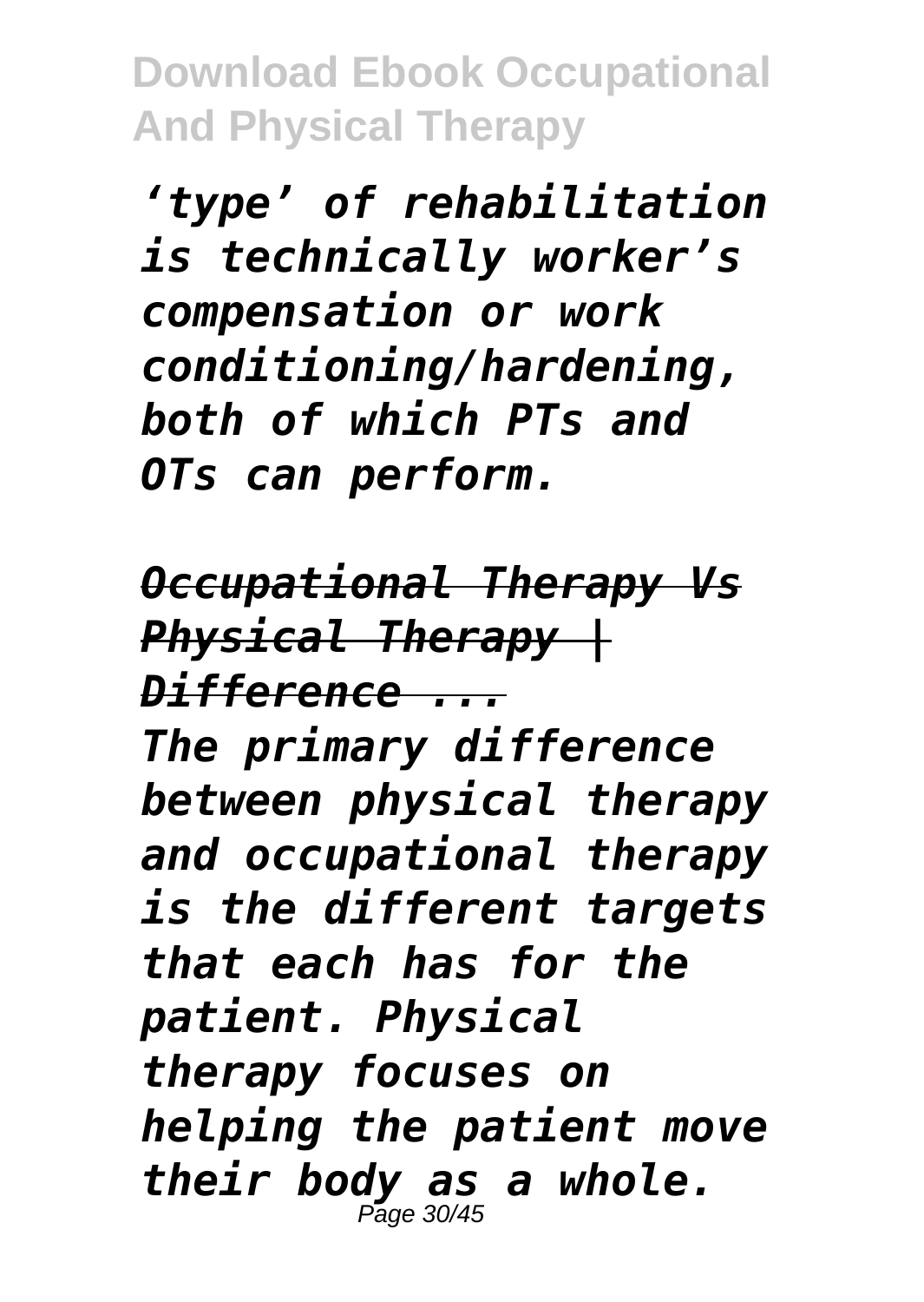*Occupational therapy, on the other hand, focuses on the patient's ability to perform activities of daily living (ADL).*

*Physical Therapy vs. Occupational Therapy | Cornerstone Rehab Occupational Therapy vs. Physical Therapy: Key Differences Occupational therapists focus on fine motor skills, which are the movements of the small muscles of the body. A physical therapist focuses more on gross motor skills,* Page 31/45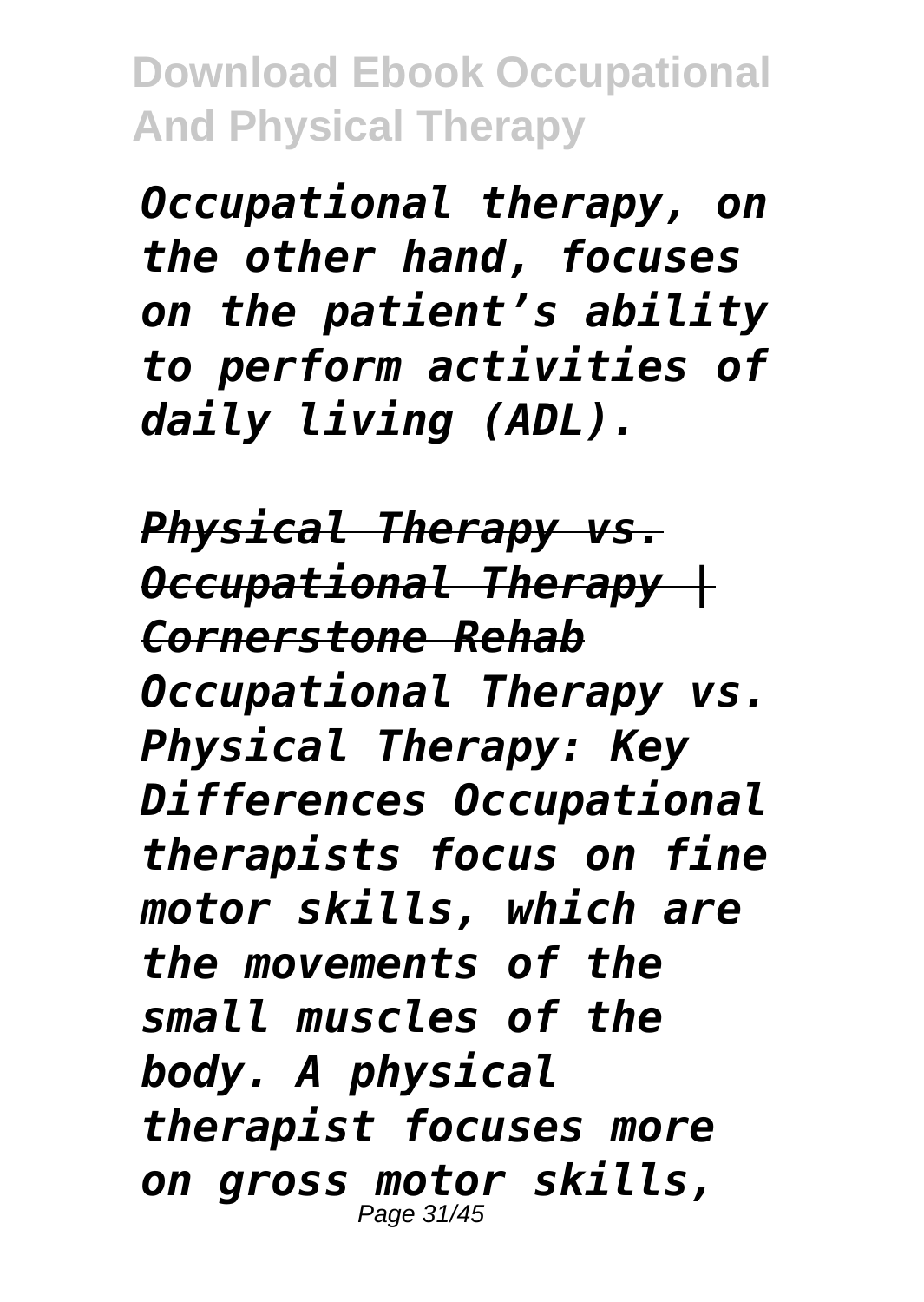*which are movements using the large muscles of the body.*

*The Difference Between Occupational and Physical Therapy ... You can think of a physical therapist as a professional who works with you to restore gross motor function. He or she can help you get things moving properly. Your occupational therapist, however, is a professional who can help you regain functional mobility so* Page 32/45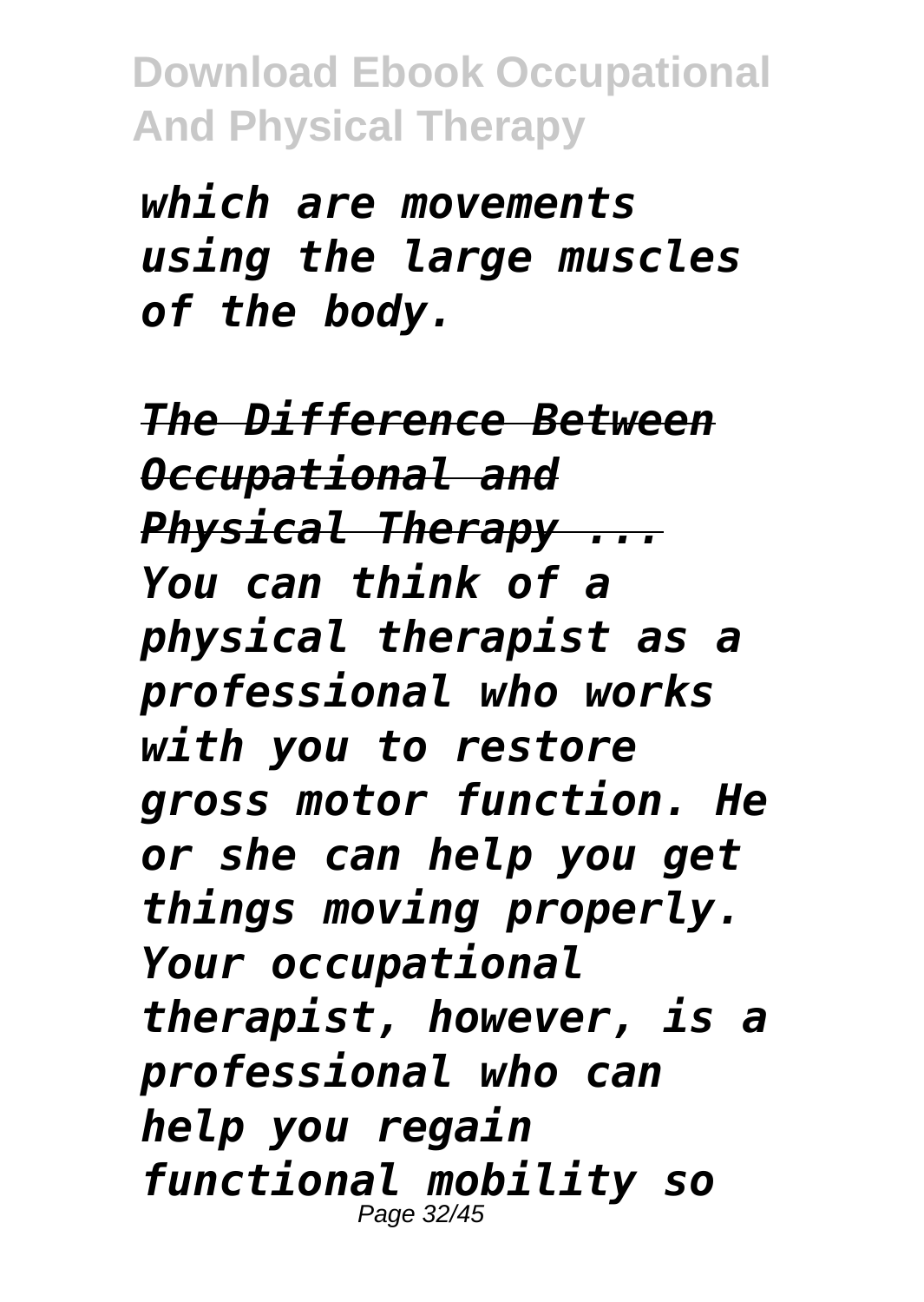*you can perform the dayto-day tasks that life throws your way.*

*Occupational Therapy or Physical Therapy: What to Know Rolyan Therapy Putty for Physical Therapeutic Hand Exercises, Flexible Putty for Finger and Hand Recovery and Rehabilitation, Strength Training, Occupational Therapy, 1 x 454g, Medium, Green 3.7 out of 5 stars 7*

*Occupational & Physical* Page 33/45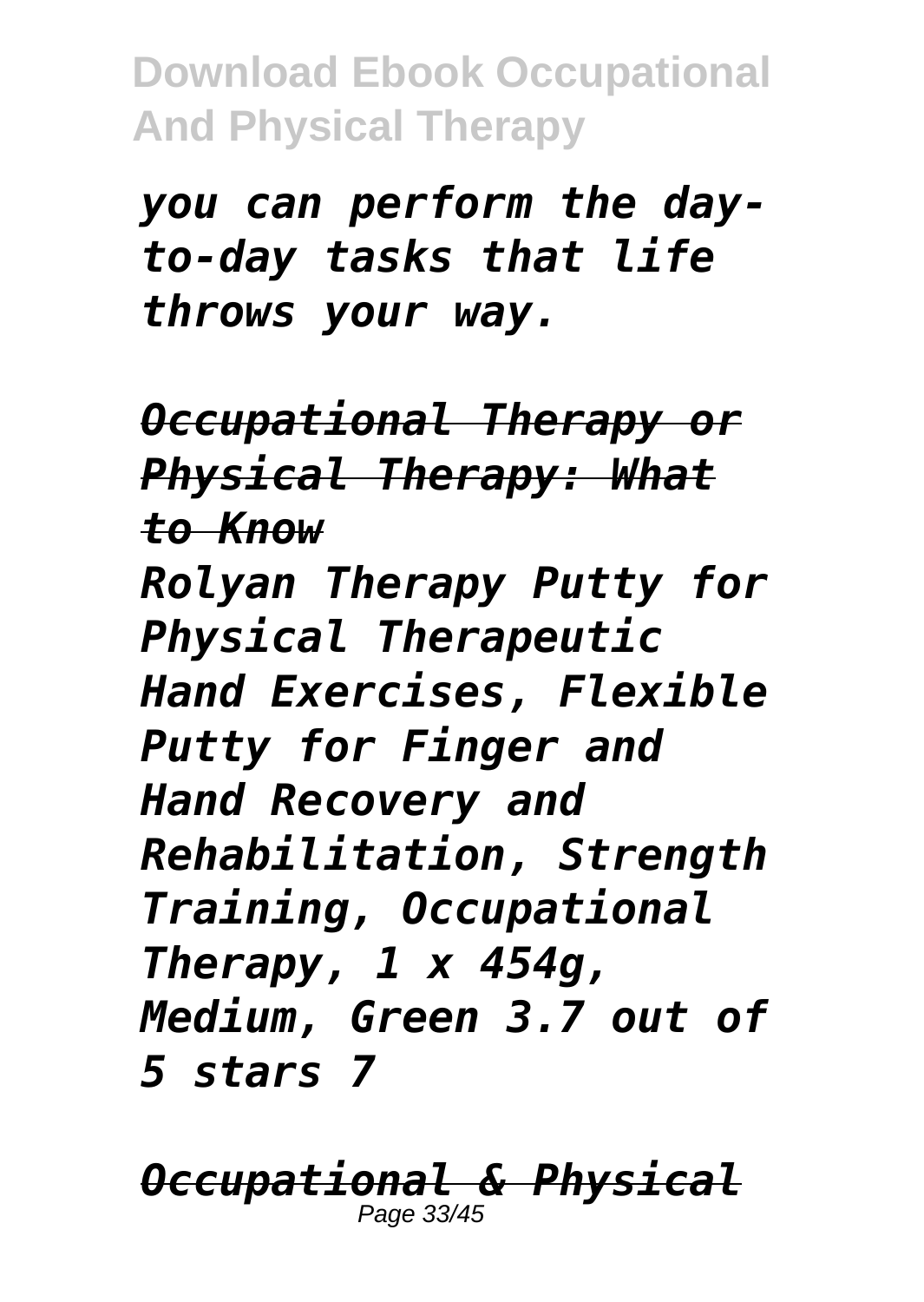*Therapy Aids: Health & Personal ... Physical therapy often focuses on preventing injuries, and it can help people avoid surgery or a long-term reliance on medications. OTs help their patients perform day-to-day tasks, whether they're recovering from injuries or have developmental or cognitive disabilities affecting their motor skills, emotions or behavior.*

*Occupational vs Physical* Page 34/45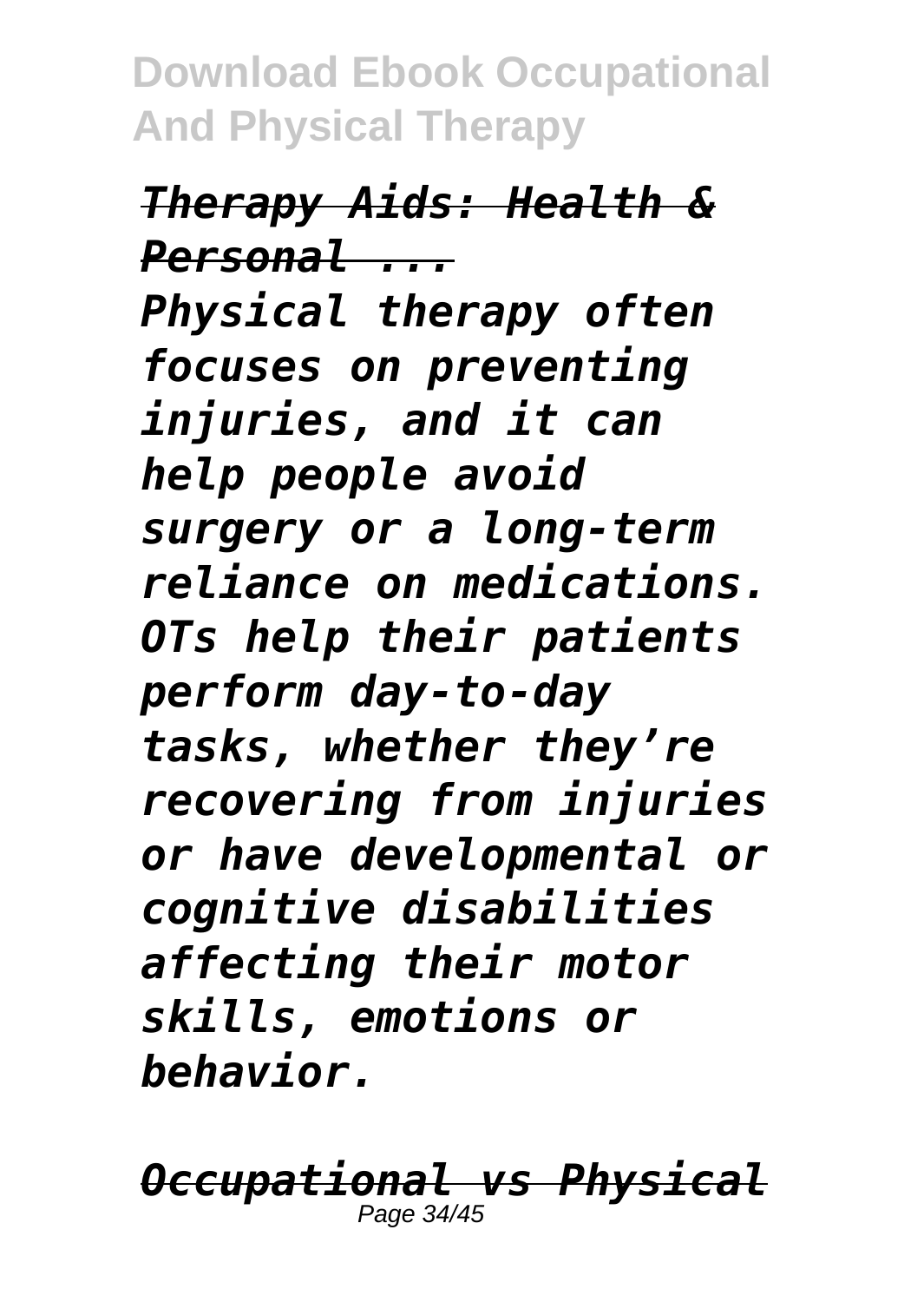*Therapy | All Allied Health Schools The Inspired Treehouse, a site of pediatric occupational and physical therapists, is passionate about sharing information, tips, and strategies in helping kids build strong, healthy bodies and minds through play.*

*Occupational and Physical Therapy Home Program Activities ... Occupational therapy can help people with a physical disability,* Page 35/45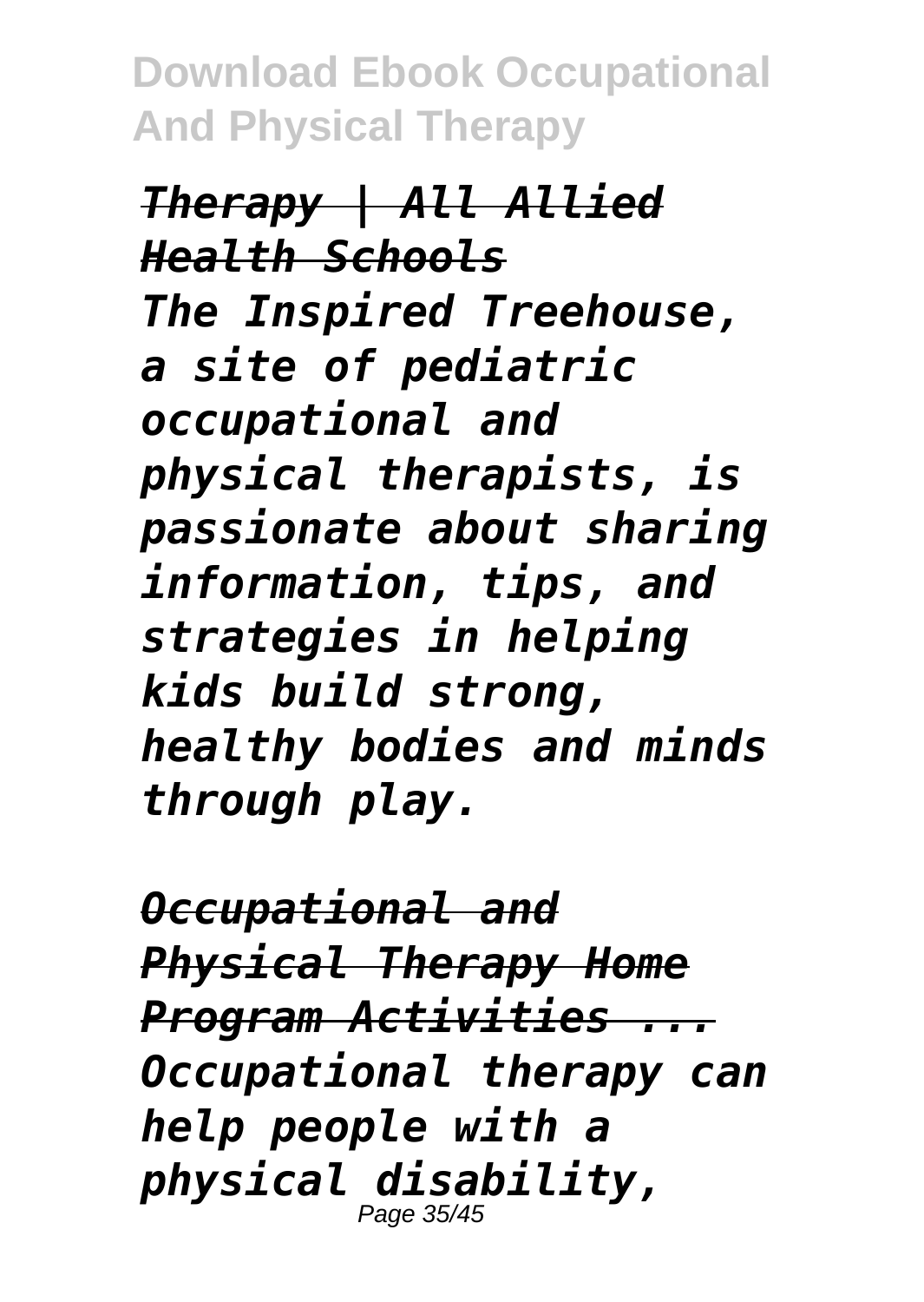*including those who may have undergone an amputation, to pursue daily activities and favourite hobbies. When occupational therapists work with people with disabilities they focus on: Enabling clients to function at an optimal level, despite barriers*

*What is Occupational Therapy? OT Explained - RCOT Mahaska Health Occupational and Physical therapy in Oskaloosa provides* Page 36/45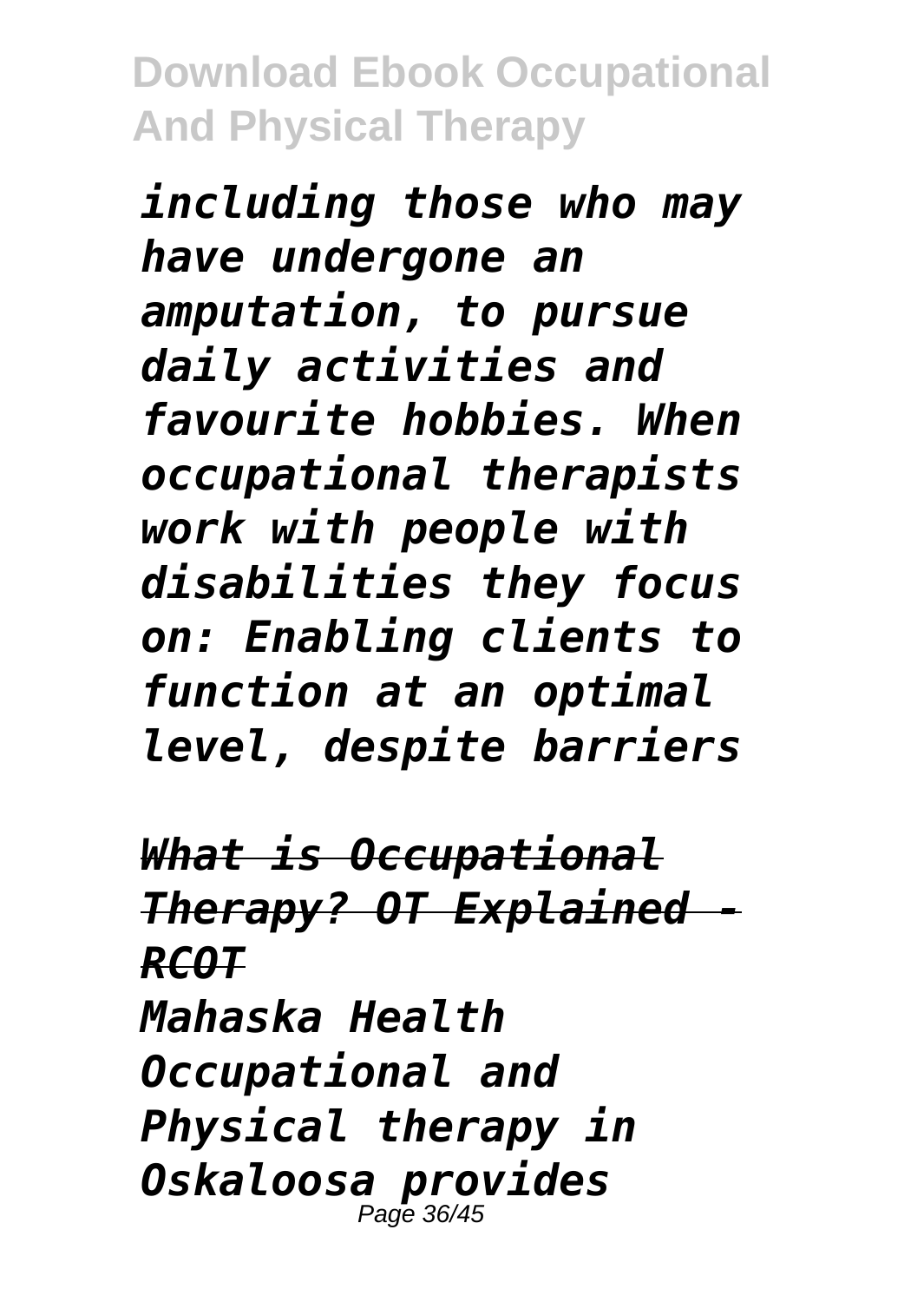*comprehensive services for patients with disabilities, injuries or pain in Mahaska County and surrounding areas. Our goal for our patients is to relieve pain, improve lost function and promote healing.*

*Physical Therapy & Occupational Therapy - Mahaska Health Physical therapy is easier to understand as a solo profession, than it is to understand as a companion to* Page 37/45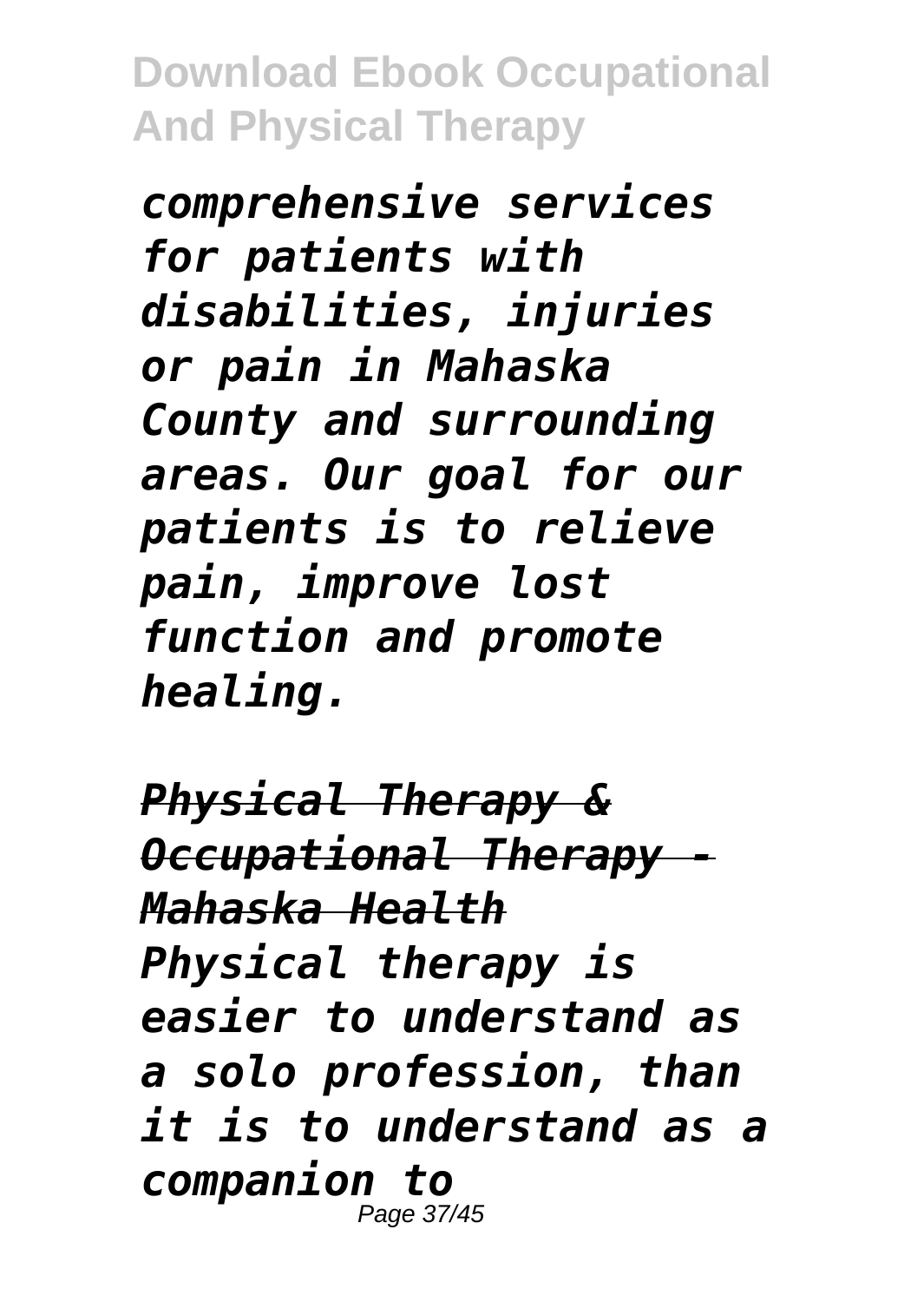*occupational therapy. Because of that, we'll keep this section short and elaborate on physical therapy more when we merge it with occupational therapy later in the post.*

*Occupational Therapy vs Physical Therapy: What Does my Kid ... Occupational therapy (OT) is the use of assessment and intervention to develop, recover, or maintain the meaningful activities, or occupations, of* Page 38/45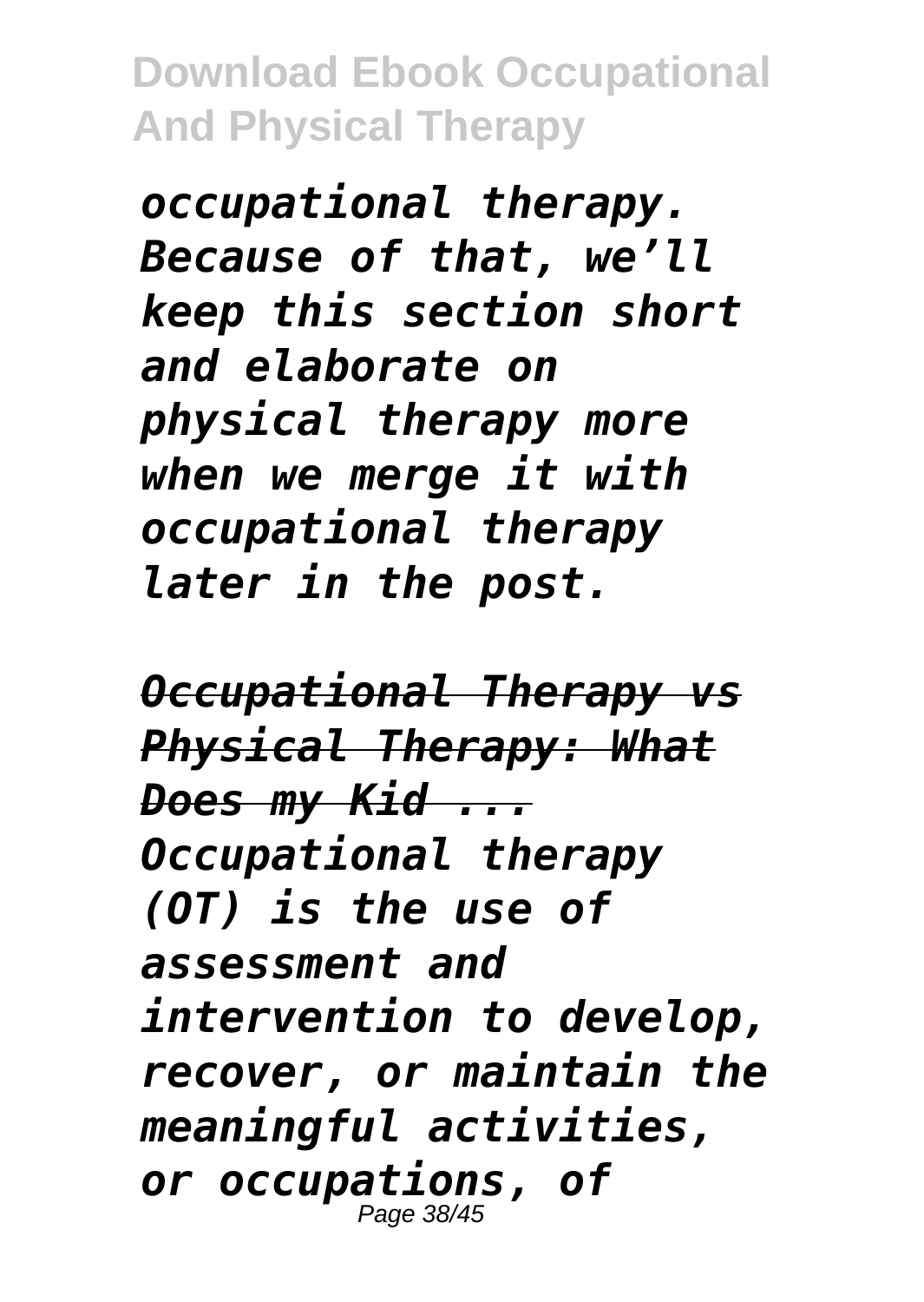*individuals, groups, or communities.It is an allied health profession performed by occupational therapists and occupational therapy assistants (OTA). OTs often work with people with mental health problems, disabilities, injuries, or impairments.*

*Occupational therapy - Wikipedia People often confuse occupational therapy and physical therapy because specialists in both* Page 39/45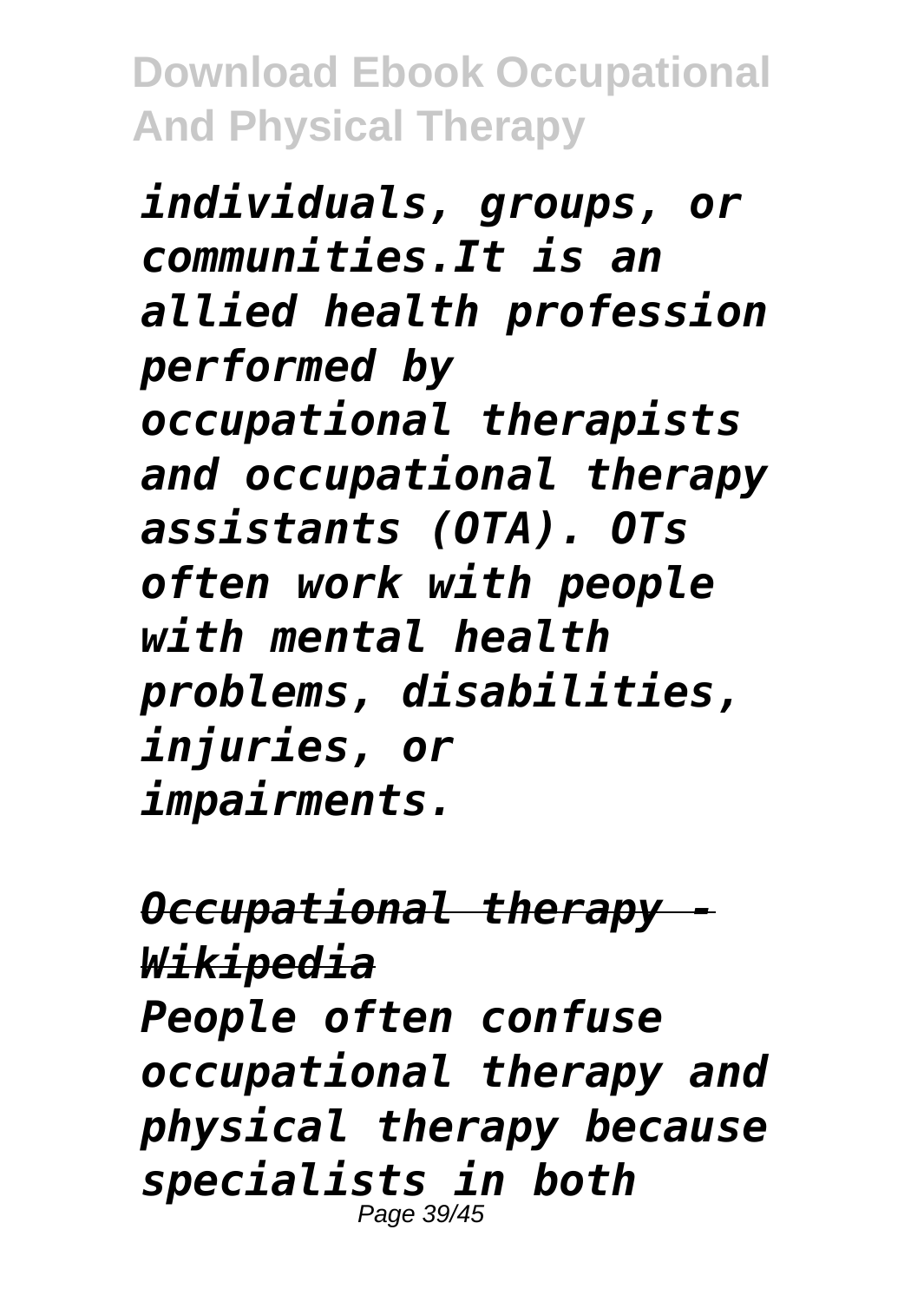*areas work with similar groups of people and offer practical support. However, these types of therapy are...*

*Occupational therapy: What it is, who it treats, and more Medical Definition of occupational therapy : therapy based on engagement in meaningful activities of daily life (as self-care skills, education, work, or social interaction) especially to enable or encourage participation* Page 40/45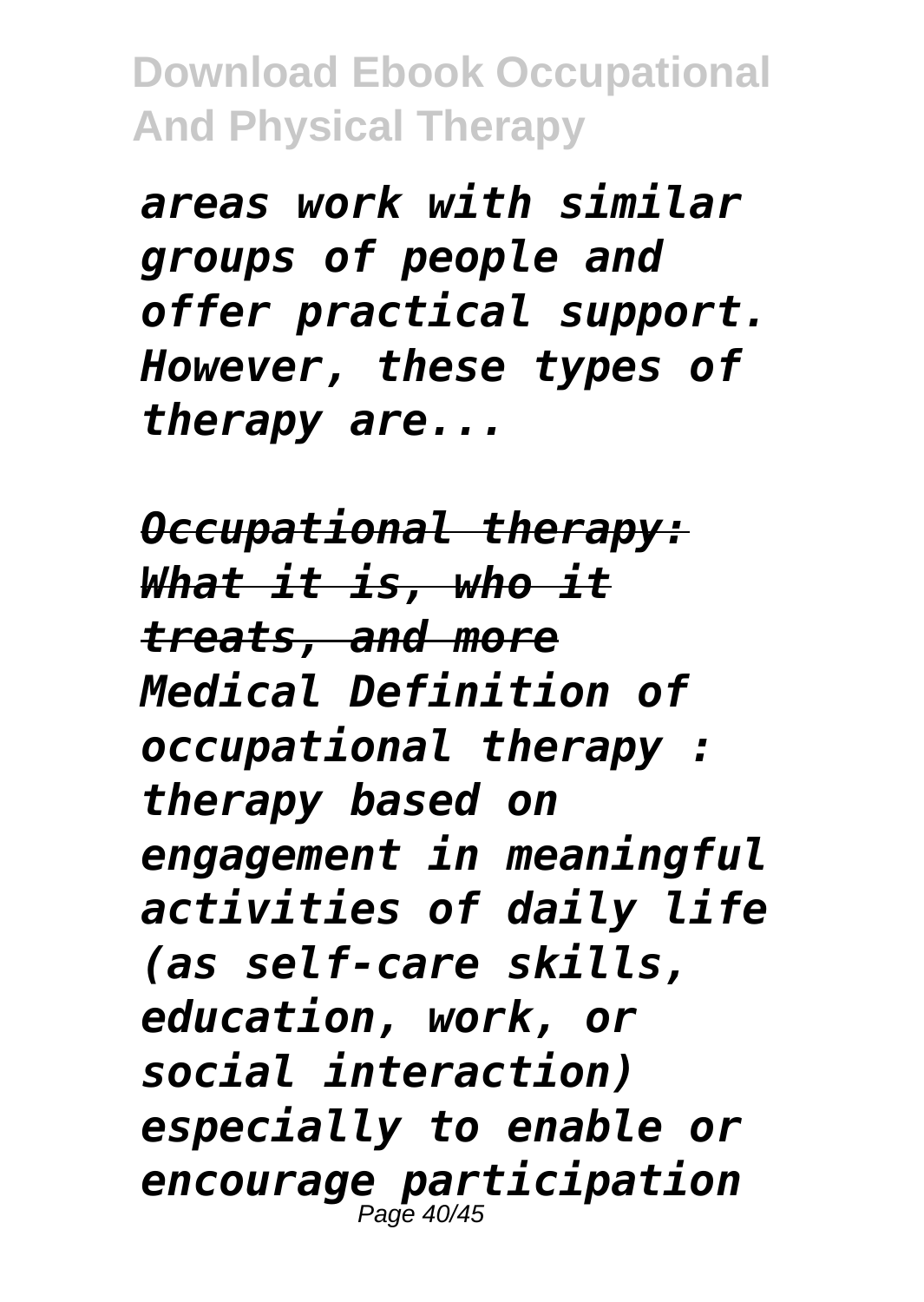*in such activities despite impairments or limitations in physical or mental functioning*

*Occupational Therapy | Definition of Occupational Therapy ... An occupational therapist is a health professional who is responsible for helping patients regain their ability to perform daily living and work activities. Their patients have generally lost these abilities because of mental,* Page 41/45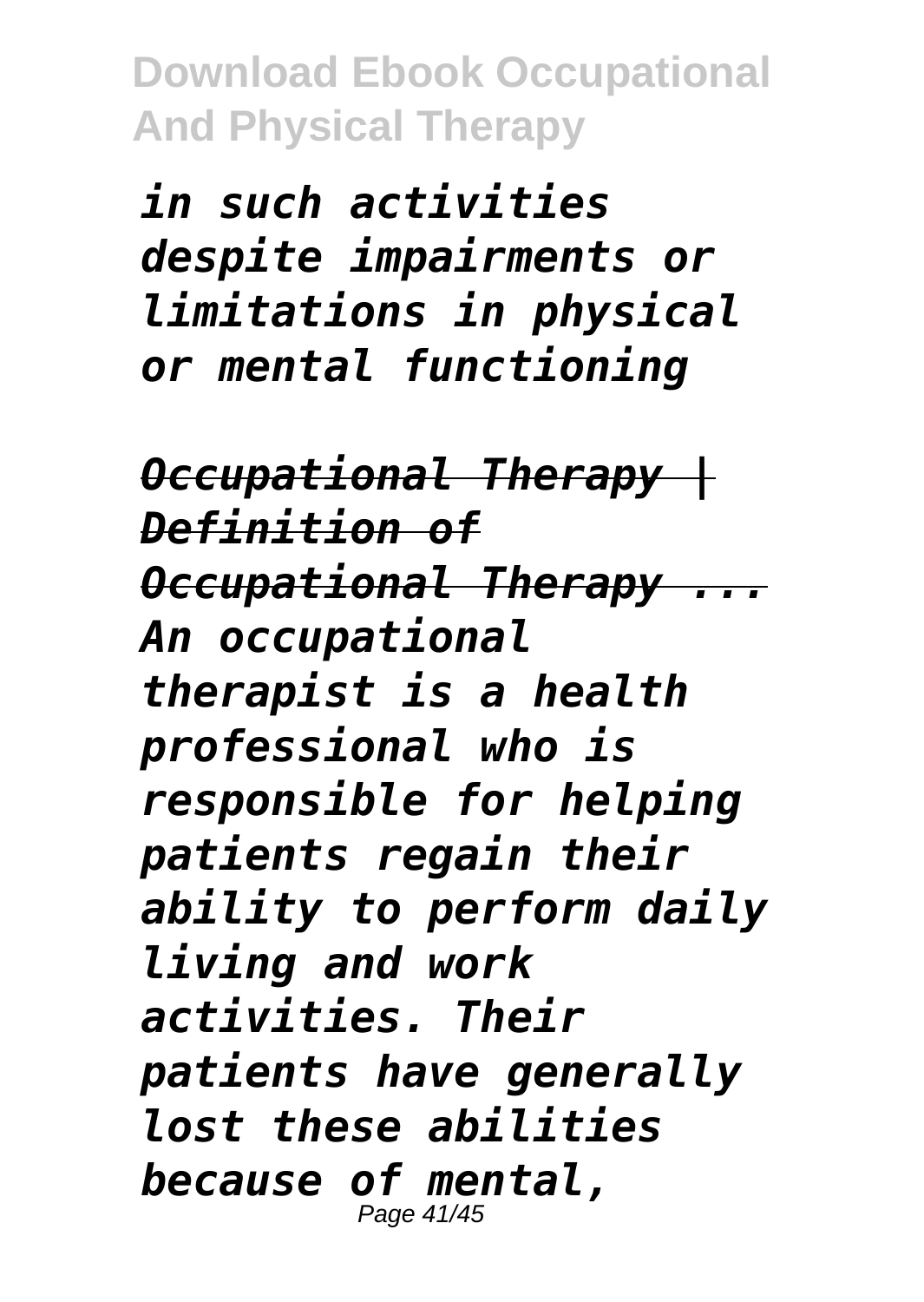*physical, developmental, or emotional conditions.*

*Occupational Therapist Job Description: Salary, Skills & More The practice of occupational therapy focuses on maintenance of health, prevention of disability, and improvement of participation in occupations after illness, accident, or disability. Thus, therapists typically work with persons who have physical challenges* Page 42/45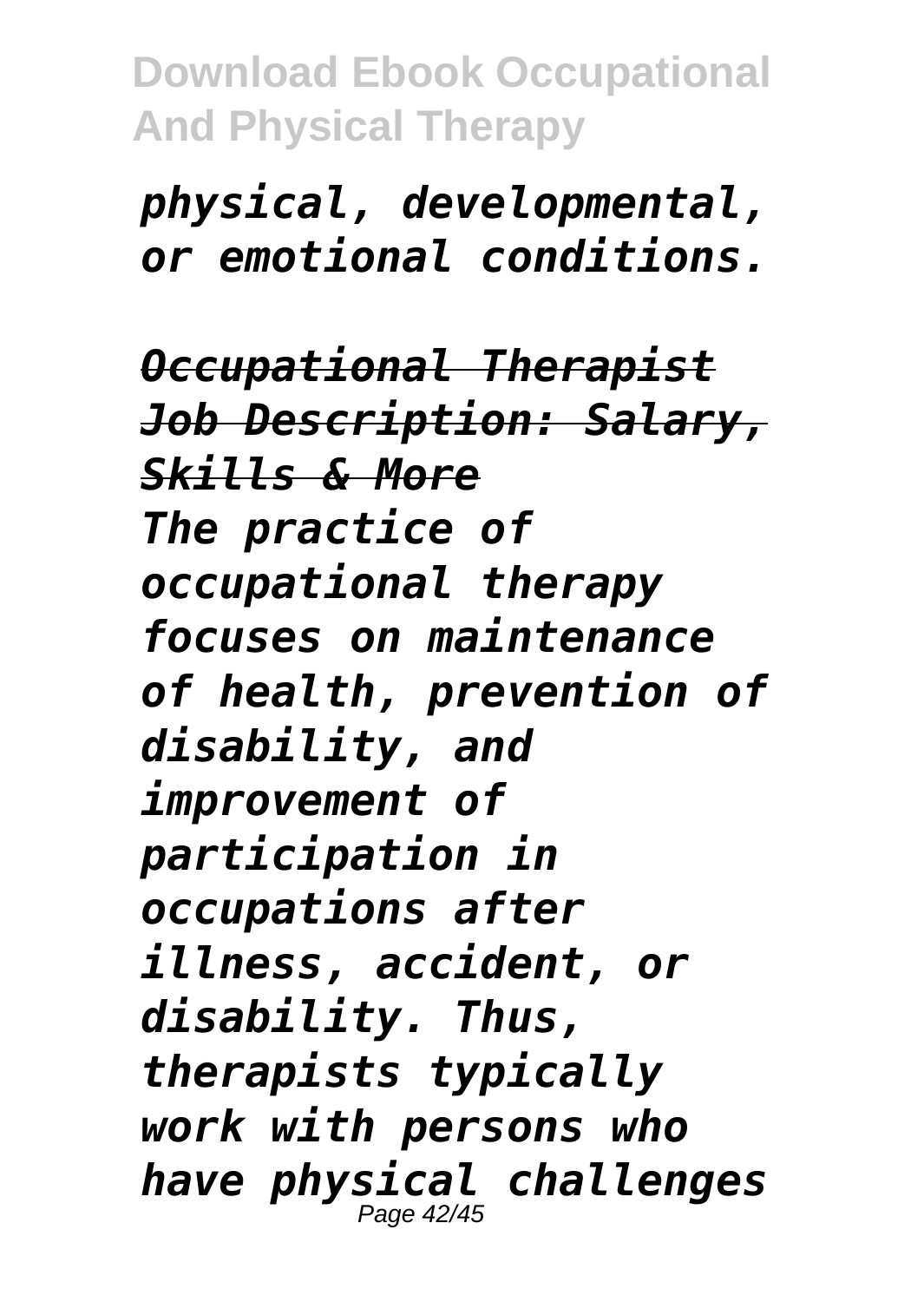*in occupations because of illness, injury, or disability.*

*occupational therapy | Definition, Education, & Applied ... What does an Occupational Therapist (OT) do? Our Occupational Therapist can help children who are experiencing difficulties with: Fine motor skills (i.e picking up and manipulating small toys, holding a pencil) General coordination in* Page 43/45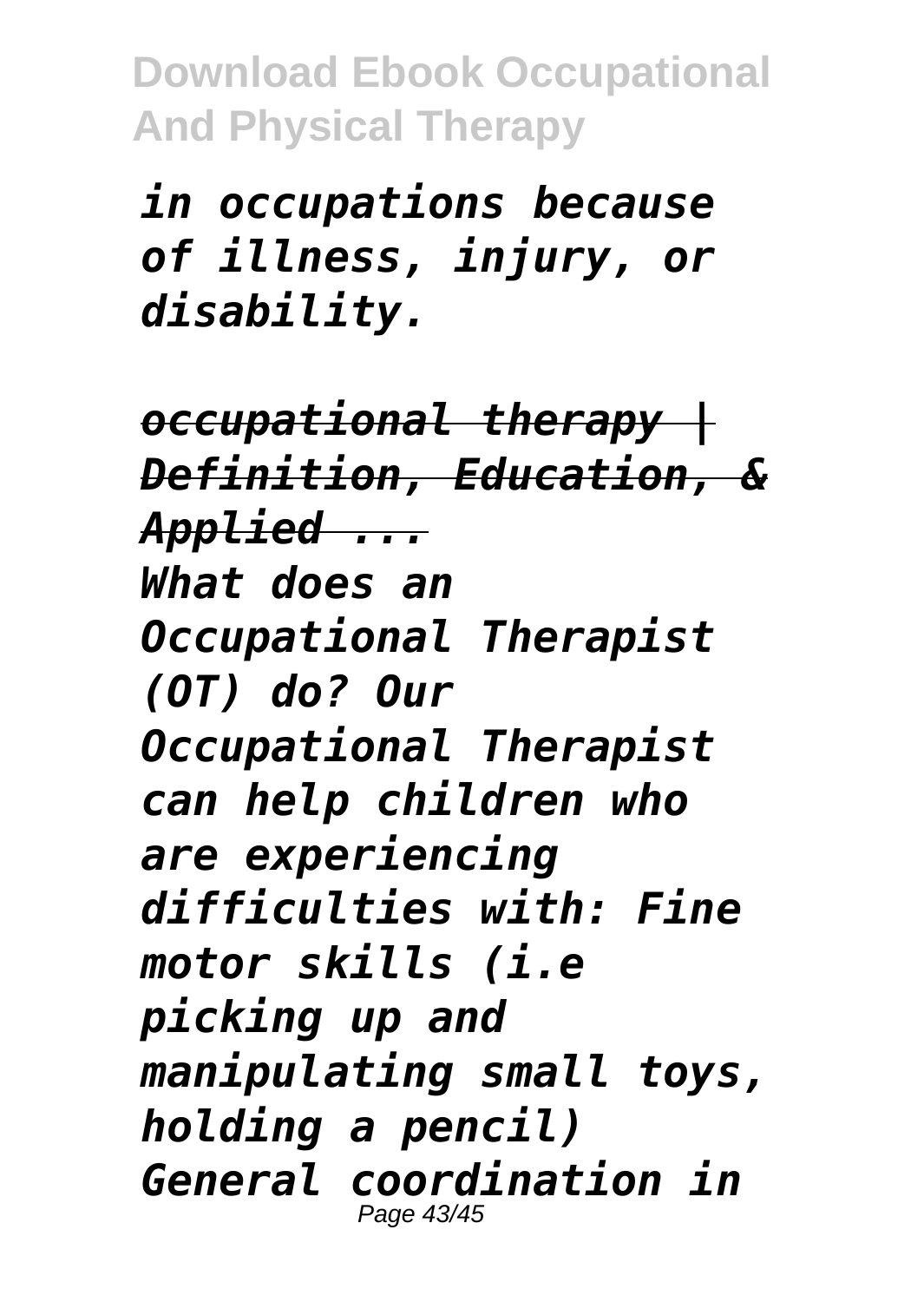## *physical activities (i.e balance and ball skills)*

*Occupational Therapy — TherapySPOT Occupational therapy is similar to physical therapy, but there are a few key differences. While physical therapy focuses on overall strength, joint range of motion, coordination, and gross motor...*

*Multiple Sclerosis Occupational Therapy: Overview and Benefits Occupational therapy* Page 44/45